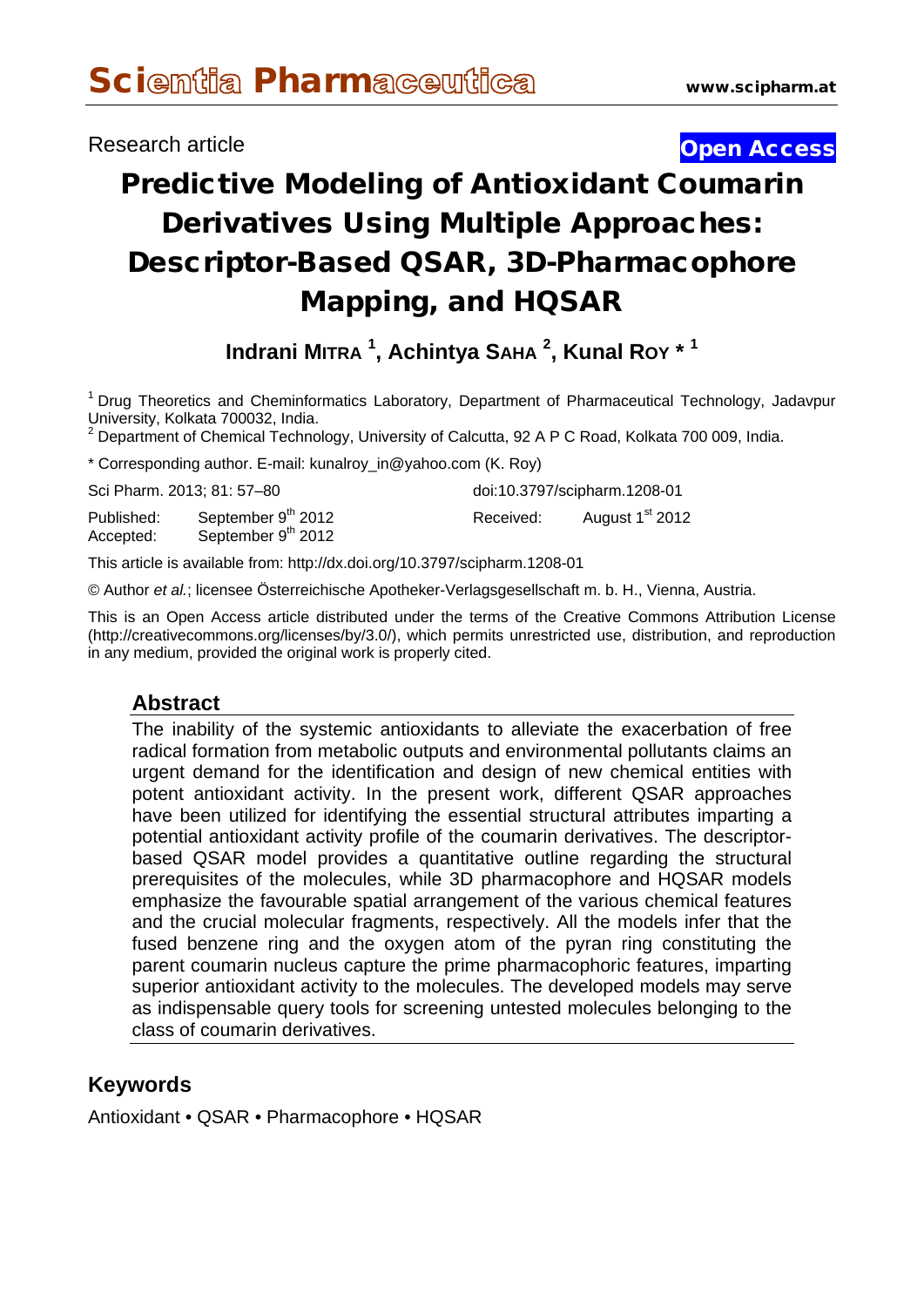| QSAR                |    | Quantitative structure-activity relationship                  |
|---------------------|----|---------------------------------------------------------------|
| <b>HQSAR</b>        |    | Hologram quantitative structure-activity relationship         |
| 3D pharmacophore    | ÷. | 3 dimensional pharmacophore                                   |
| $IC_{50}$           |    | 50% inhibitory concentration                                  |
| <b>DPPH</b>         |    | 1,1-diphenyl-2-picryl-hydrazyl                                |
| <b>GFA</b>          |    | Genetic function approximation                                |
| G/PLS               |    | Genetic partial least squares                                 |
| <b>LOO</b>          |    | Leave-one-out                                                 |
| $R^2$               |    | Squared correlation coefficient                               |
| S                   |    | Standard error of estimate                                    |
| F(df)               |    | Variance ratio at specified degrees of freedom                |
| $Q^2$               |    | Leave-one-out cross-validated squared correlation coefficient |
| $R^2_{\text{pred}}$ |    | Predictive $R^2$                                              |

# **List of abbreviations and notations**

## **Introduction**

Free radical attack on the human system poses a vital threat to humankind. Most of the incurable and chronic diseases are the outcomes of an overload of free radical attacks in the human system resulting in an oxidative stress-like condition [1–4]. Free radicals are produced inevitably during cellular metabolism, such as by electron leakage from the electron transport chain and redox enzymes as well as by some lymphocytes while defending the human system against foreign organisms [1]. The susceptible lipid molecules present in the biological membrane are most prone to free radical attack. Additionally, DNA and protein-like macro molecules also constitute vulnerable targets for free radical attack. Free radical mutates the DNA and RNA by pairing with electrons in the DNA chains leading to cellular electronic imbalance [2]. Aging being characterized by the accumulation of mitochondrial DNA mutations, improper clearance of reactive oxygen species (ROS) produced by the respiratory chain results in early aging. Impaired lysosomal degradation of the free radical-damaged mitochondria also contributes to aging [3]. The protein molecules are functionally inactivated and subsequently degraded as a result of the free radical attack. When proteins critical for rapid homeostatic mechanisms (transport proteins) are affected by free radicals or when the proteolytic defense and/or other antioxidant defenses are overwhelmed, toxic events may ensue [4]. Such events constitute chronic pathologies such as artherosclerosis and chronic inflammatory diseases followed by rapid lyses of cells [5]. Besides these, the cells that line the arteries, the fat cells in the blood, and even the immune cells are largely affected by free radicals leading to the incidence of fatal degenerative diseases including cancer, cardiovascular disease, cataracts etc. [6, 7].

Antioxidants are now being fabricated as essential candidates to counteract these diseases [8]. The systemic antioxidants often fall short in maintaining the ROS balance either due to ineffective ROS clearance or due to excessive ROS formation. Such a situation thus demands external antioxidant supplementation obtained from either natural or synthetically prepared sources [9]. Several marketed drug molecules have also been ascribed as antioxidants [10] and are being extensively used in cardiovascular diseases.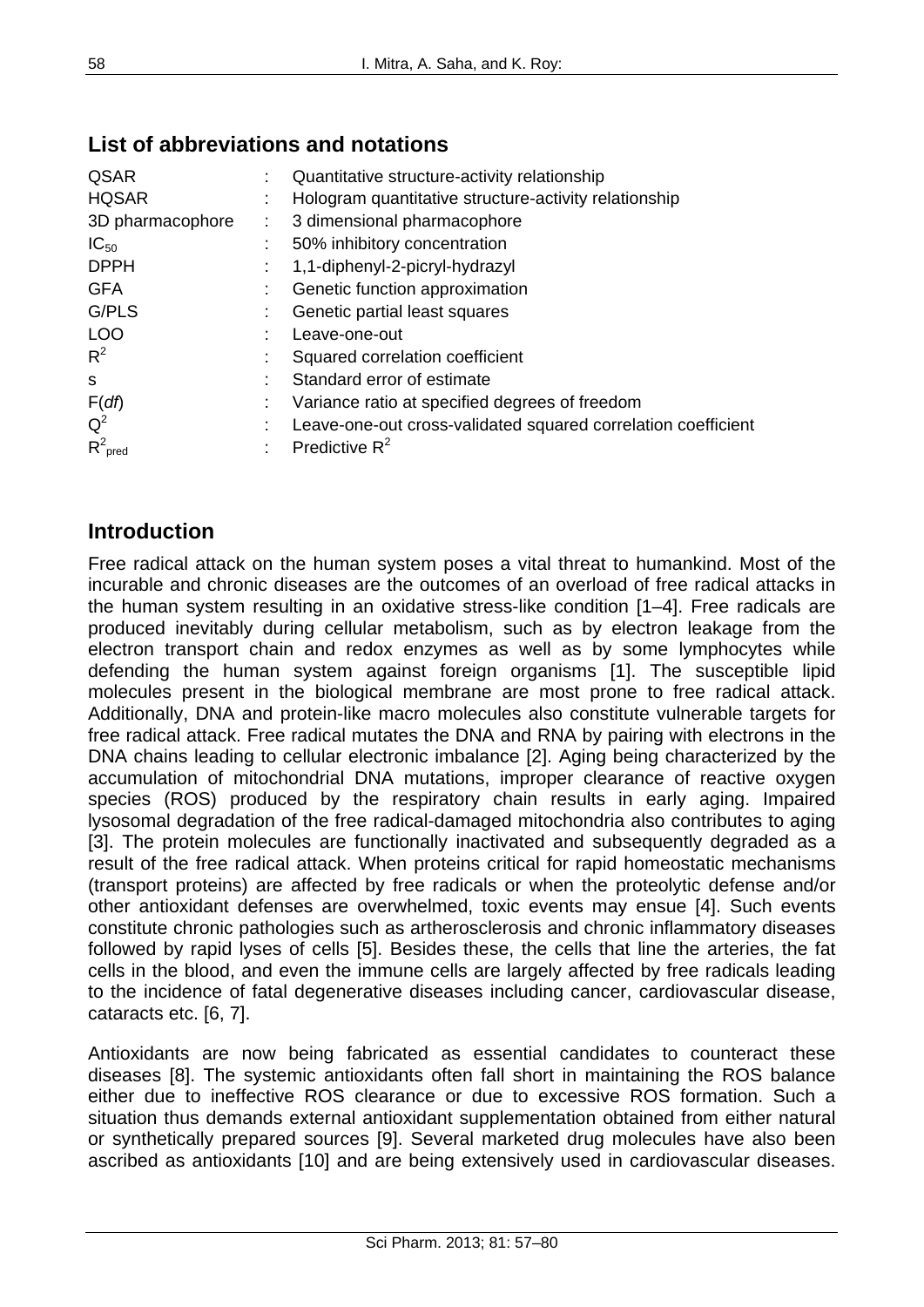The increased demand for antioxidants has oriented a great deal of present research towards the design and development of new chemical entities with potential antioxidant activity. This task of hoping for new molecules with improved activity potential has been extensively simplified by the quantitative structure-activity relationship (QSAR) methodologies [11]. The QSAR technique mathematically correlates the biological activity of the molecules with their various structural features that impart a distinct variation in the different physicochemical properties of the molecules. Thus, the QSAR technique provides an easy searching tool in the virtual screening procedure and has been widely adapted by different groups of researchers for identifying novel chemical entities. Garrido *et al.* [12] unified different families of antioxidants in a single model by employing the QSAR technique for a heterogeneous group of substances using TOPS-MODE descriptors to interpret their antioxidant activity in the form of bond contributions. Li *et al.* [13] performed QSAR analysis using 214 tripeptides using different sets of amino acid descriptors. The model signifies the different structural variants of the amino acid residues of antioxidative peptides. Several works related to the determination of antioxidant properties of various chemical entities (hydroxybenzalactones, benzothiophenes, chromone derivatives, oxazine derivatives, phenolic compounds, caffeic acid derivatives etc.) have also been performed by our group [14–17].

The coumarin derivatives constitute an essential natural source of antioxidants obtained from green plants belonging to the family Rutaceae and Umbelifferae. These molecules have been found to exert free radical scavenging activity in human tissue through a variety of mechanisms chiefly due to their structural equivalence to the flavonoids and benzophenones [18]. Further studies revealed that molecules with coumarin-like structure can inhibit formation of hydroxyl and hydrogen peroxide radicals during Fenton's reaction by chelating with ferric ion [19]. They have also been reported to prevent ROS-mediated cell damage by inhibiting the xanthine-oxidase enzyme [20]. In the present work, a series of coumarin derivatives have been modeled for their antioxidant activity. The QSAR models developed in the present work employ different ligand-based strategies aiming to design new derivatives, bearing the coumarin nucleus, with potent antioxidant activity. The descriptor-based QSAR model developed here provides useful insight regarding the molecular pre-requisites for exhibiting potent antioxidant activity, while the pharmacophore [21] and the HQSAR [22] models constitute essential 3D query tools for identifying the useful pharmacophoric features and the fragment contributions of the molecules.

# **Method and materials**

## *The dataset*

In the present work, a series of coumarin derivatives were modeled for their antioxidant activity using efficient chemometric tools. The data were collected based on the results reported by three different groups of authors viz. Zhang *et al.* [23], Cavar *et al.* [24], and Panteleon *et al.* [25]. The dataset reported by Zhang *et al.* [23] comprised of a series of 13 novel 4-Schiff base-7-benzyloxy-coumarin derivatives while the work reported by Cavar *et al.* [24] comprised of 23 compounds belonging to the class of 4-methylcoumarins. The third dataset reported by Panteleon *et al.* [25] comprised of a series of nine spiropyranocoumarin derivatives. The parent nucleus for all of the molecules is shown in Fig. 1. The data reported in all the papers were estimated using the same experimental protocol i.e., the ability to scavenge the 1,1-diphenyl-2-picryl-hydrazyl (DPPH) free radical. For the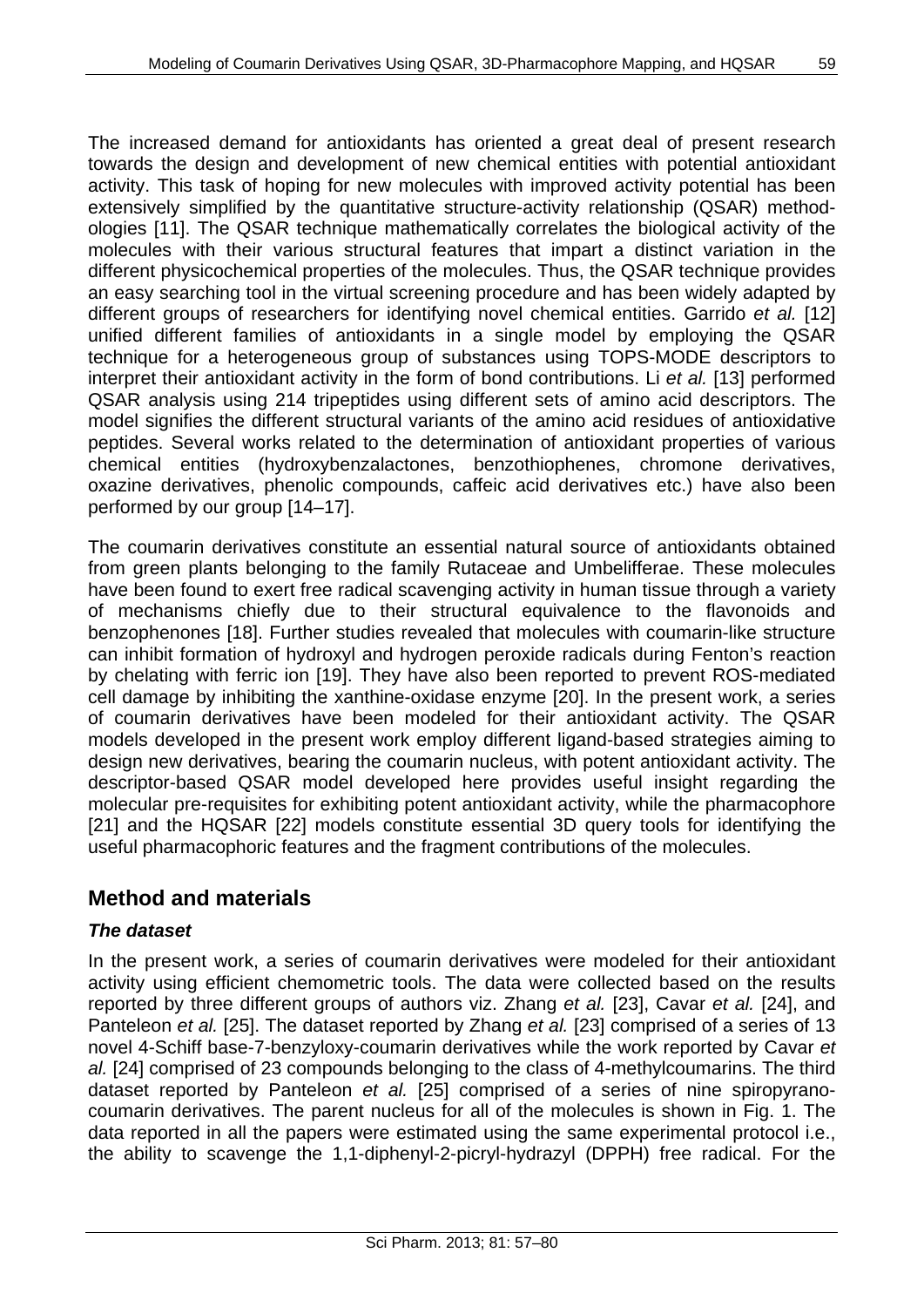development of the pharmacophore models, the dependent variable  $IC_{50}$  (nM) (50% inhibitory concentration) of the molecules was used, while  $pIC_{50}$  [log<sub>10</sub>(1/IC<sub>50</sub>)] was used for the QSAR and HQSAR analyses.



**Fig. 1.** Parent coumarin nucleus analysed in the present study

#### *Development of QSAR models*

Furthermore, descriptors belonging to different categories *viz.* spatial, topological, electronic, and structural were calculated for the development of QSAR models using Cerius 2 software [26]. For the development of the QSAR model, the whole dataset was divided into training and test sets comprising of 32 and 13 compounds, respectively. The splitting of the dataset was done based on the cluster analysis technique [27] so as to ensure that the training set molecules span the entire chemical space of the molecules under study. The training set molecules were thus employed for the development of the QSAR models while the test set was utilized for subsequent validation of the models. Three different QSAR models were thus built for the present work: (a) the descriptor-based QSAR model, (b) 3D pharmacophore model [21], and (c) fragment-based QSAR model developed using the hologram QSAR (HQSAR) technique [22]. The various QSAR models thus developed together with their validation strategies are detailed below.

#### *Descriptor-based QSAR model*

Two different chemometric tools (genetic function approximation or GFA and genetic partial least squares or G/PLS) [28, 29] were employed to determine the correlation between the activity of the molecules and the corresponding descriptors for the development of the descriptor-based QSAR models. The genetic function approximation technique was thus selected for variable selection while the linear regression technique and the partial least squares methodology were employed for model development. The GFA and the G/PLS models thus developed were validated based on different internal and external validation measures to ensure the predictive ability and the robustness of the developed models.

#### *3D pharmacophore model*

The 3D pharmacophore model was developed using the discovery studio 2.1 software [30], based on the Hypogen module [21]. The pharmacophore refers to the spatial arrangement of molecular features that are responsible for the specific biological activity of the molecules, and the 3D pharmacophore model thus developed determines the essential structural attributes of the molecules for exhibiting the desired response. A 3D pharmacophore model was developed using conformers obtained from the *BEST* method of conformer generation based on the poling algorithm [31]. For the assessment of the quality of the generated pharmacophore hypotheses, cost functions [21] (represented in bits unit) were calculated during hypotheses generation. Additionally, the statistical significance of the pharmacophore models was determined using the Fischer validation test at the 90%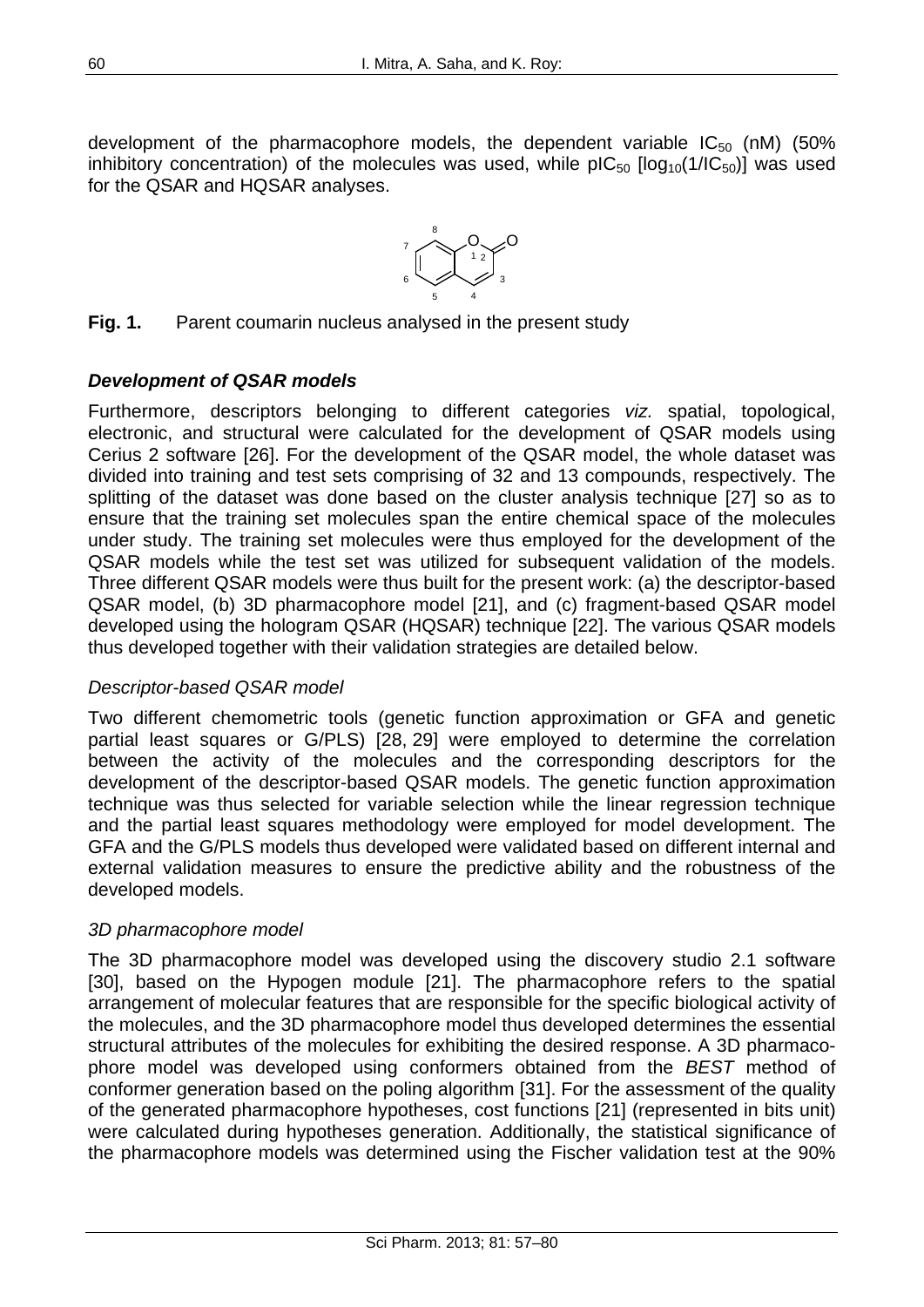confidence level and the values of the cost functions for the randomized and nonrandomized models were compared. External validation was performed based on the activity prediction of the test set compounds that were mapped to the developed pharmacophore model, and the predictive ability of the model was analysed based on the value of predictive  $R^2$  ( $R^2_{\text{pred}}$ ).

#### *HQSAR model*

Besides these, the HQSAR methodology [22] was also performed to determine the impact of the different molecular fragments towards their response parameter. A molecular hologram is a form of fingerprint encoding technique that unravels the importance of all possible molecular fragments which include linear, branched, cyclic, and overlapping features of the molecules. The HQSAR model was derived based on various combinations of fragment distinction and fragment generation parameters for each hologram length using the Sybyl 7.3 [32], and the selection of the best model was based on the maximum  $Q<sup>2</sup>$  value at the optimum component number. The optimum number of components was also further checked based on the "5% rule," which permitted an addition of a latent variable only when the addition resulted in an increment in the value of  $Q^2$  by 5% or more [33]. However, the chances of overfitting the developed model were reduced by limiting the maximum number of components to n/5 (n is the number of training set compounds). The final HQSAR model was thus obtained based on PLS analysis with an optimum component number based on the specific fragment distinction parameters, fragment size, and bin length. The predictive potential of the HQSAR model was analysed based on the activity prediction of test set molecules followed by calculation of the value of the  $R^2_{\text{ pred}}$ parameter.

#### *Validation of the developed models*

The statistical significance of the models was assessed based on the value of  $LOO-Q^2$ (leave-one-out cross-validated squared correlation coefficient) which was calculated using the predicted activity data of each of the training set compounds that were deleted once in each of the cycles of LOO cross-validation. Furthermore, the proximity in the values of the predicted and observed activity data of the training set compounds was ascertained based on the calculation of the r<sub>m</sub><sup>2</sup> metrics [r $_{m(\rm{LOO})}^2$  and  $\Delta r_{m(\rm{LOO})}^2$ ] (Eqs. 1 and 2) [34, 35].

Eq. 1. 
$$
\overline{r_m^2} = \frac{(r_m^2 + r_m^2)}{2}
$$

**Eq. 2.**  $\Delta r_m^2 = |r_m^2 - r_m^2|$ 

Here,  $r_m^2 = r^2 (1 - \sqrt{r^2 - r_0^2})$  and  $r_m^2 = r^2 (1 - \sqrt{r^2 - r_0^2})$ . Squared correlation coefficient values between the observed and predicted activity values of the training set compounds with intercept (r<sup>2</sup>) and without intercept (r<sub>0</sub><sup>2</sup>) were calculated for the determination of r<sub>m</sub>. For the calculation of the  $r_m^2$  metric, the observed and the corresponding predicted activity data of the molecules was plotted along the X and Y axes, respectively. Subsequently, the value of  $r_0^2$  was obtained by interchanging the axes and the  $r_m^2$  metric was calculated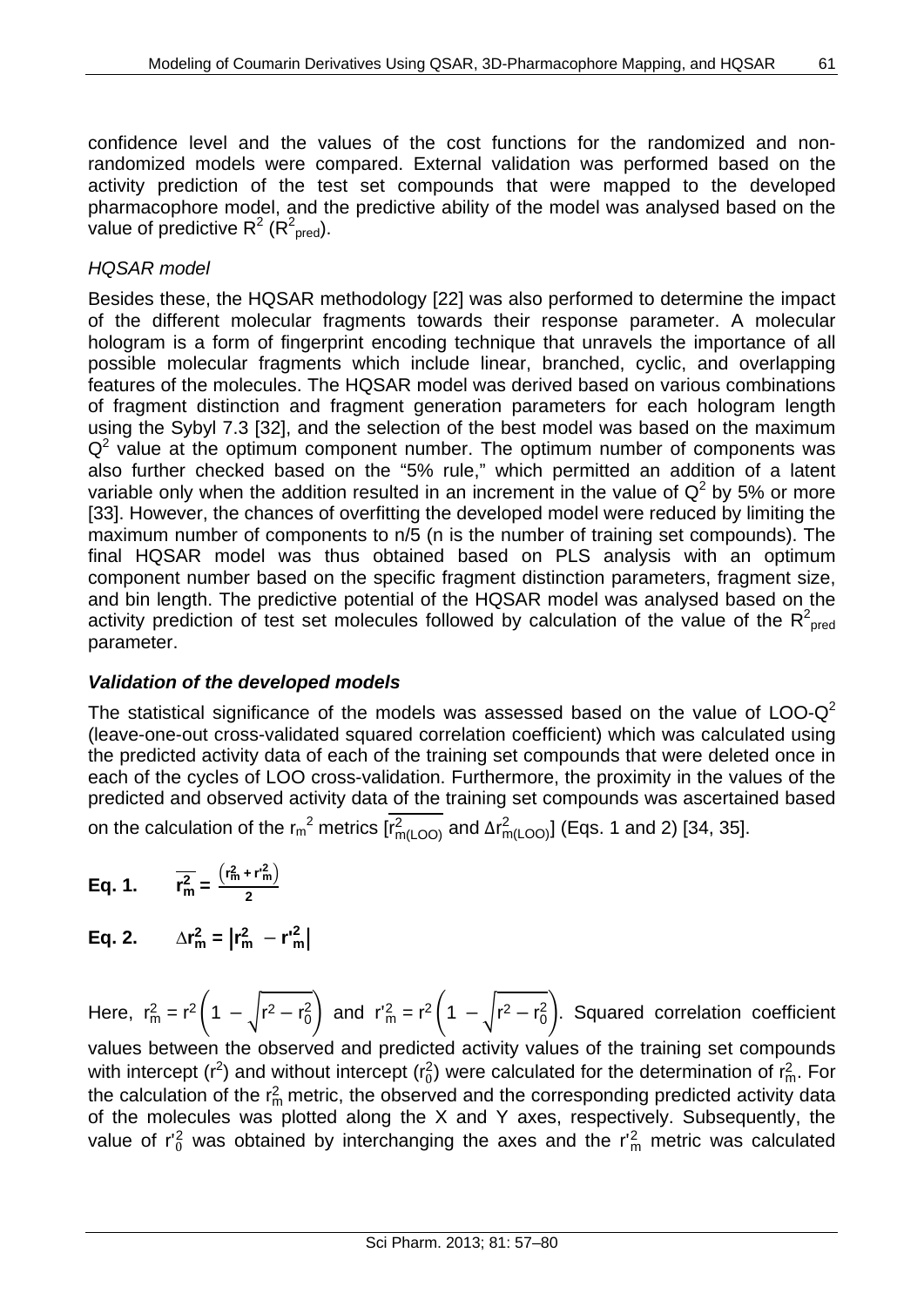based on the value of  $r_0^2$ . Additionally, the external predictive potential of the developed models was judged based on the value of predictive R<sup>2</sup> (R<sup>2</sup><sub>pred</sub>) [36]. Besides the traditional metrics, the fitness between the observed and predicted activity values of the test set compounds was also assessed from r $_{m(\text{test})}^2$  and  $\Delta r_{m(\text{test})}^2$  parameters. Similarly, the overall predictive potential of the developed models in terms of both internal and external predictive ability was affirmed from the calculation of the overall predictive parameters, r $^2_{\textsf{m}(\textsf{overall})}$  and ∆r $^2_{\textsf{m}(\textsf{overall})}$ . The descriptor-based QSAR models were also validated based on the randomization technique in order to ensure the robustness of the developed models. The randomization methodology employs permutation of the activity data keeping the descriptor matrix unchanged. In the present work, both process (involves scrambling of the activity data keeping the total descriptor matrix unchanged) and model (involves shuffling of the activity data with the model descriptors unaltered) randomization tests were performed at 90% and 99% confidence levels, respectively. The average squared correlation coefficient  $(R_r^2)$  calculated from the models developed using the permuted data matrices should be much lower than that of the original model  $R^2$ , so as to reflect the existence of a true correlation for the developed models. The additional calculation of the  $R_p^2$  parameter (threshold value = 0.5) checks for sufficient difference between the values of  $R^2$  and  $R_r^2$  [37].

## **Results and Discussion**

Three different QSAR models were built for the present work: (a) the descriptor-based QSAR model, (b) 3D pharmacophore model, and (c) hologram-based QSAR (HQSAR) model. The models thus developed could quantitatively determine the essential structural attributes imparting an optimum activity profile to the molecules under study. The descriptor-based QSAR model provides quantitative insight about the different molecular pre-requisites for exhibiting potential antioxidant activity. The pharmacophore model and the HQSAR model enable the detection of the different molecular features and the atomic fragments that are of utmost importance to impart optimum antioxidant activity to the coumarin derivatives. The structures of all the dataset molecules, together with their observed and predicted/calculated activity data, are listed in Table 1. Table 2 provides a summary of the results obtained from the three different methods employed in the present work for the development of QSAR models.

| Tab. 1. | Structures of molecules under study along with their observed and |
|---------|-------------------------------------------------------------------|
|         | calculated/predicted antioxidant activity data                    |

| No.   | <b>Structures</b> | <b>Observed activity</b><br>( $pIC_{50}$ with $IC_{50}$ in<br>molar scale) | Calculated/<br><b>Predicted</b><br>$\arctivity$ |
|-------|-------------------|----------------------------------------------------------------------------|-------------------------------------------------|
| $01*$ | NH <sub>2</sub>   | 2.890                                                                      | 2.412                                           |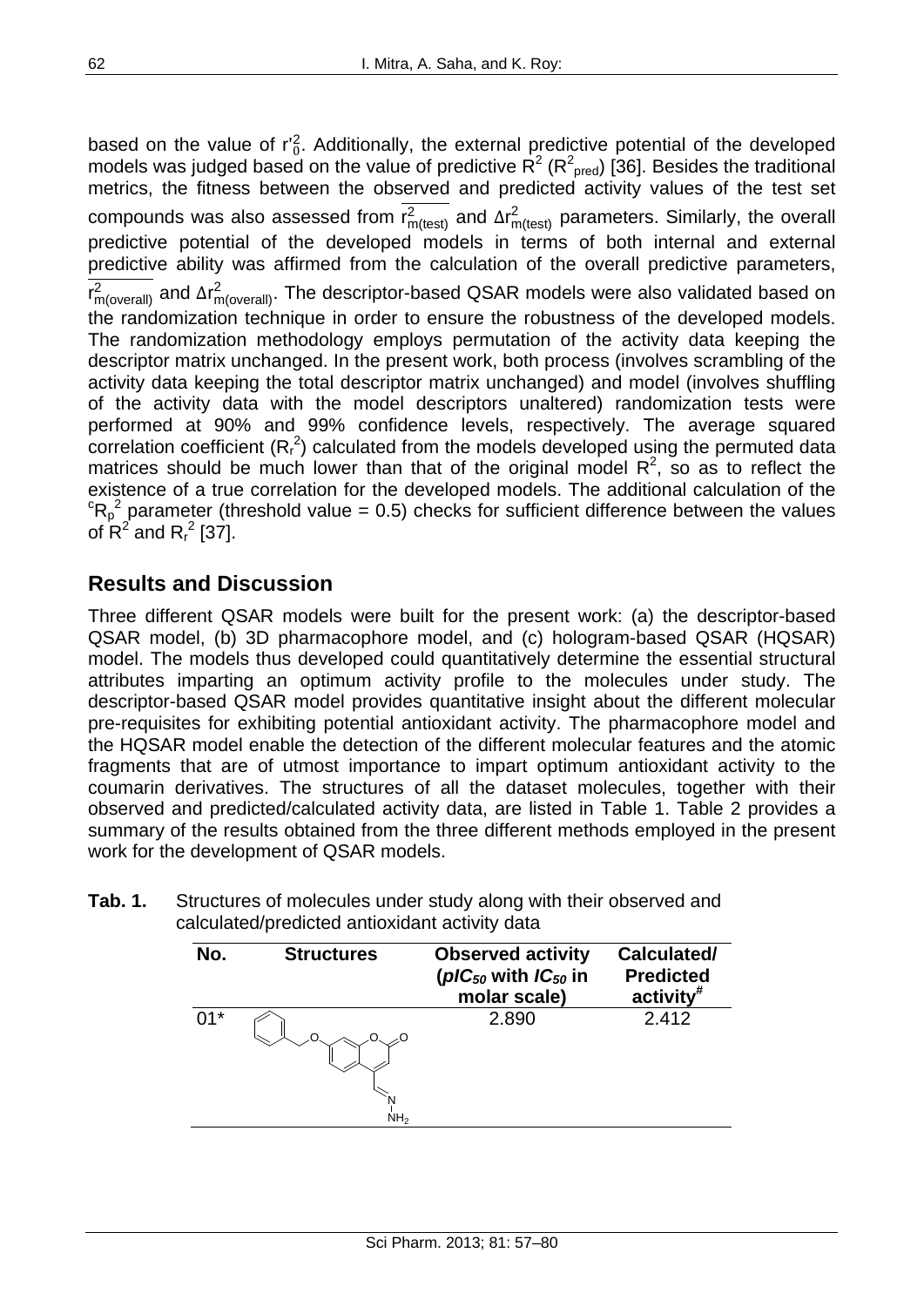| No.          | <b>Structures</b>                           | <b>Observed activity</b><br>( $pIC_{50}$ with $IC_{50}$ in<br>molar scale) | Calculated/<br><b>Predicted</b><br>activity <sup>#</sup> |
|--------------|---------------------------------------------|----------------------------------------------------------------------------|----------------------------------------------------------|
| 02           | O<br>O<br>'N<br>NH                          | 4.239                                                                      | 3.439                                                    |
| $03*$        | O<br>Ο<br>'N<br>NH                          | 4.117                                                                      | 3.834                                                    |
| 04           | O<br>О<br>'N<br>Nh                          | 2.871                                                                      | 3.181                                                    |
| $05^{\ast}$  | NO <sub>2</sub><br>O<br>∩<br>`N<br>NH<br>NO | 2.794                                                                      | 3.602                                                    |
| 06           | O<br>אן<br>NH<br>NO <sub>2</sub>            | 4.978                                                                      | 5.268                                                    |
| $07^{\star}$ | NO <sub>2</sub><br>O<br>NH <sub>2</sub>     | 3.067                                                                      | 3.323                                                    |

**Tab. 1.** (Cont.)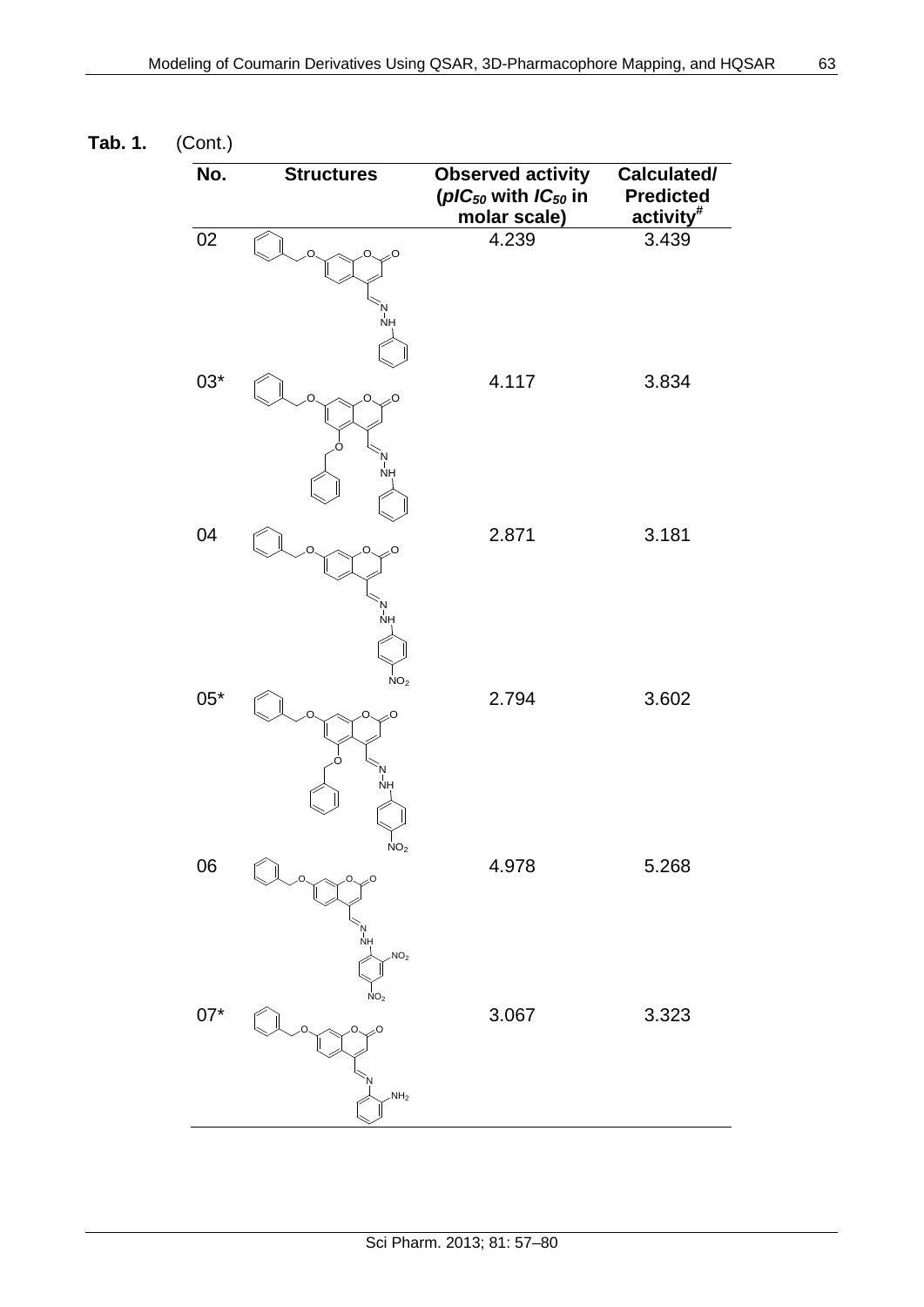**Tab. 1.** (Cont.)

| No.   | <b>Structures</b>                | <b>Observed activity</b><br>( $pIC_{50}$ with $IC_{50}$ in<br>molar scale) | Calculated/<br><b>Predicted</b><br>activity <sup>#</sup> |
|-------|----------------------------------|----------------------------------------------------------------------------|----------------------------------------------------------|
| 08    | $\sim$<br>.O.<br>NH <sub>2</sub> | 3.502                                                                      | 3.793                                                    |
| 09    | O                                | 4.436                                                                      | 4.418                                                    |
| 10    | ÒН<br>O<br>Ω                     | 5.161                                                                      | 4.921                                                    |
| 11    | ÒН<br>n<br>.OH                   | 4.478                                                                      | 4.461                                                    |
| 12    | .OH                              | 4.790                                                                      | 4.932                                                    |
| 13    | O                                | 2.618                                                                      | 2.196                                                    |
| $14*$ | .ï<br>ОН<br>O<br>CH <sub>3</sub> | 1.012                                                                      | 1.488                                                    |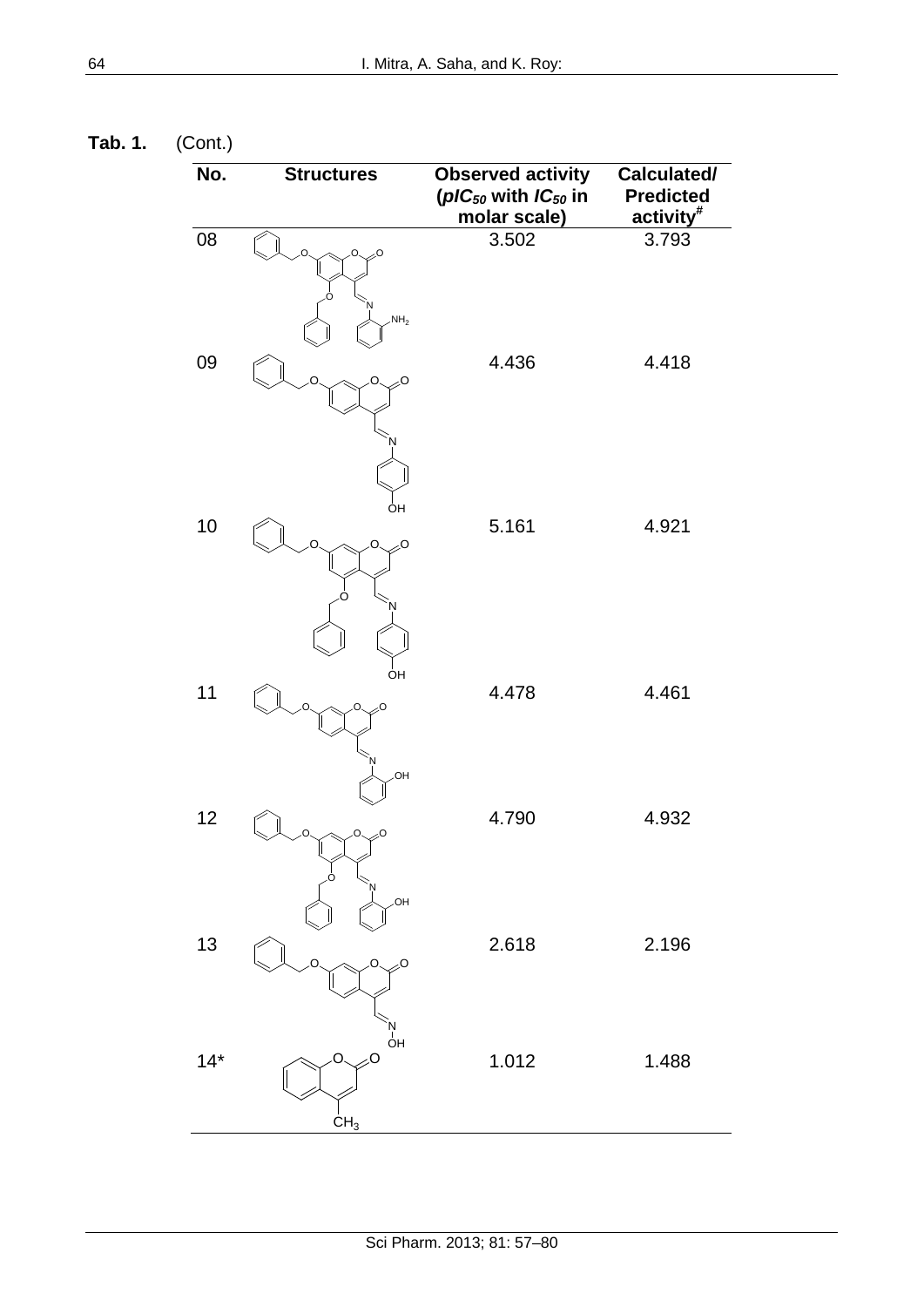| No.   | <b>Structures</b>                                                                        | <b>Observed activity</b><br>( $pIC_{50}$ with $IC_{50}$ in<br>molar scale) | Calculated/<br><b>Predicted</b><br>activity <sup>#</sup> |
|-------|------------------------------------------------------------------------------------------|----------------------------------------------------------------------------|----------------------------------------------------------|
| $15*$ | O<br>0∕∕<br>$H_3C$                                                                       | 1.112                                                                      | 1.035                                                    |
| 16    | CH <sub>3</sub><br>$H_3C$<br>റ<br>0؍                                                     | 1.069                                                                      | 1.055                                                    |
| 17    | CH <sub>3</sub><br>О.<br>╱<br>$H_3C$                                                     | 1.86                                                                       | 2.012                                                    |
| $18*$ | CH <sub>3</sub><br>О.<br>0∕<br>$H_3C$                                                    | 1.833                                                                      | 2.008                                                    |
| 19    | CH <sub>3</sub><br>O.<br>0∕∕<br>HO                                                       | 2.232                                                                      | 2.715                                                    |
| 20    | CH <sub>3</sub><br>O.<br>HO<br>્Ο                                                        | 2.128                                                                      | 2.726                                                    |
| 21    | CH <sub>3</sub><br>HO.<br>O.<br>0 ∕∕                                                     | 2.144                                                                      | 2.163                                                    |
| 22    | $CH_3$ CH <sub>3</sub><br>CH <sub>3</sub><br>Ō.<br>HO<br>0؍                              | 2.156                                                                      | 2.334                                                    |
| 23    | $C_{H_3}$<br>Ō<br>$H_3C$<br>۰O<br>HO                                                     | 2.620                                                                      | 2.326                                                    |
| 24    | CH <sub>3</sub><br>QН<br>HO<br>Ō.<br>0 ∕∕                                                | 5.000                                                                      | 4.818                                                    |
| 25    | CH <sub>3</sub><br>$\overline{O}$<br>$\oslash$ <sup>O</sup><br>CH <sub>3</sub><br>$H_3C$ | 2.664                                                                      | 2.156                                                    |

**Tab. 1.** (Cont.)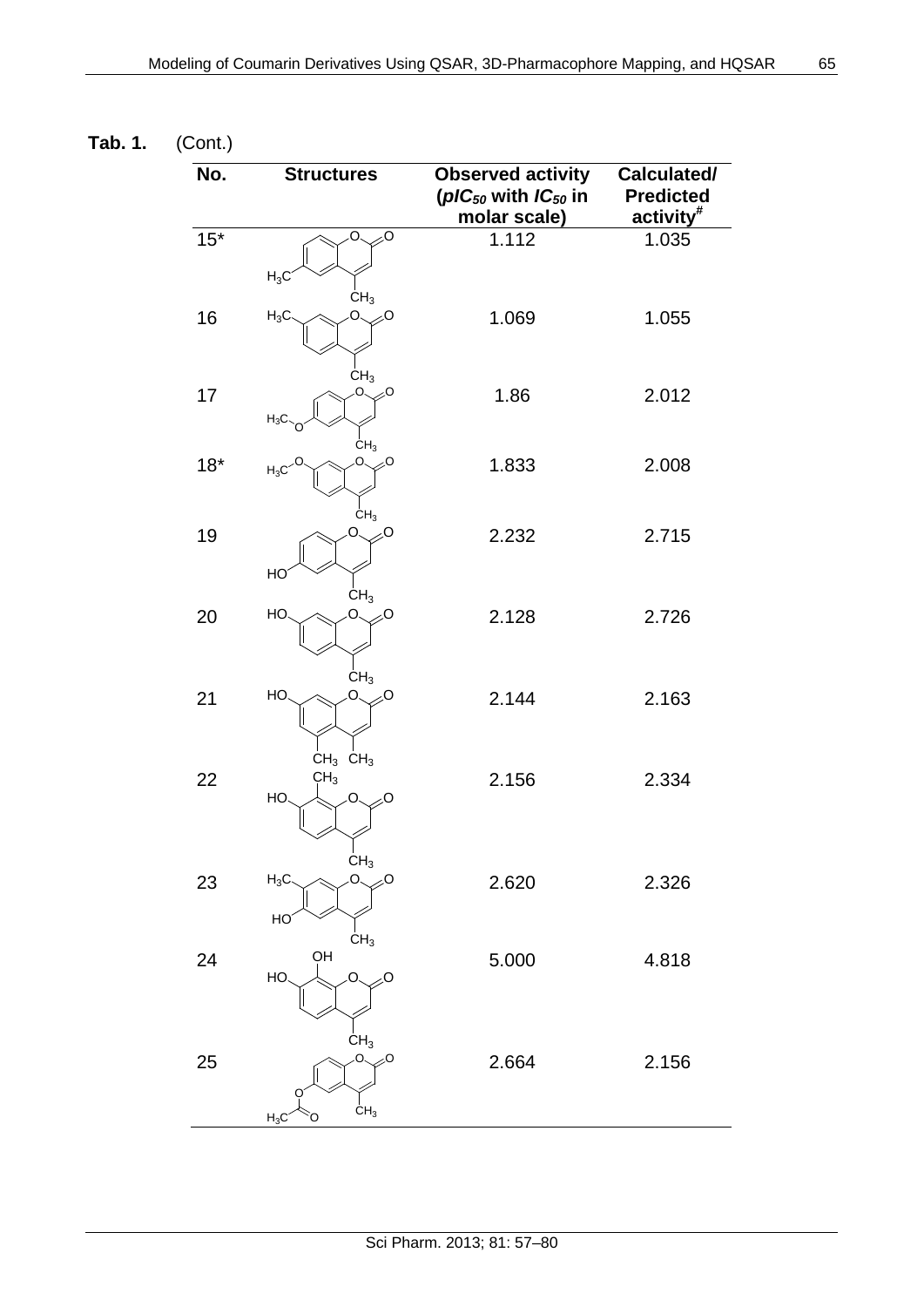**Tab. 1.** (Cont.)

| No.         | <b>Structures</b>                                                         | <b>Observed activity</b><br>( $pIC_{50}$ with $IC_{50}$ in<br>molar scale) | Calculated/<br><b>Predicted</b><br>activity <sup>#</sup> |
|-------------|---------------------------------------------------------------------------|----------------------------------------------------------------------------|----------------------------------------------------------|
| 26          | $H_3C$<br>O<br>CH <sub>3</sub>                                            | 2.424                                                                      | 2.369                                                    |
| 27          | $H_3C$<br>O                                                               | 1.118                                                                      | 1.754                                                    |
| $28^{\ast}$ | $CH_3$ $CH_3$<br>$H_3C$<br>CH <sub>3</sub><br>O                           | 1.197                                                                      | 1.860                                                    |
| 29          | CH <sub>3</sub><br>$H_3C$<br>О.<br>0 ِ∕<br>CH <sub>3</sub>                | 1.815                                                                      | 1.765                                                    |
| 30          | $H_3C$<br>CH <sub>3</sub><br>$H_3C$<br>O<br>O                             | 2.943                                                                      | 3.005                                                    |
| $31*$       | CH <sub>3</sub><br>О.<br>0؍<br>$\text{CH}_3$                              | 1.604                                                                      | 1.915                                                    |
| $32*$       | O<br>O<br>О.,<br>╱                                                        | 1.491                                                                      | 2.013                                                    |
| $33*$       | CH <sub>3</sub><br>0⊱<br>O<br>0.<br>O                                     | 1.314                                                                      | 1.394                                                    |
| 34          | $CH_3$ $CH_3$<br>O<br>CH <sub>3</sub><br>O.<br>C<br>0؍<br>CH <sub>3</sub> | 1.425                                                                      | 1.495                                                    |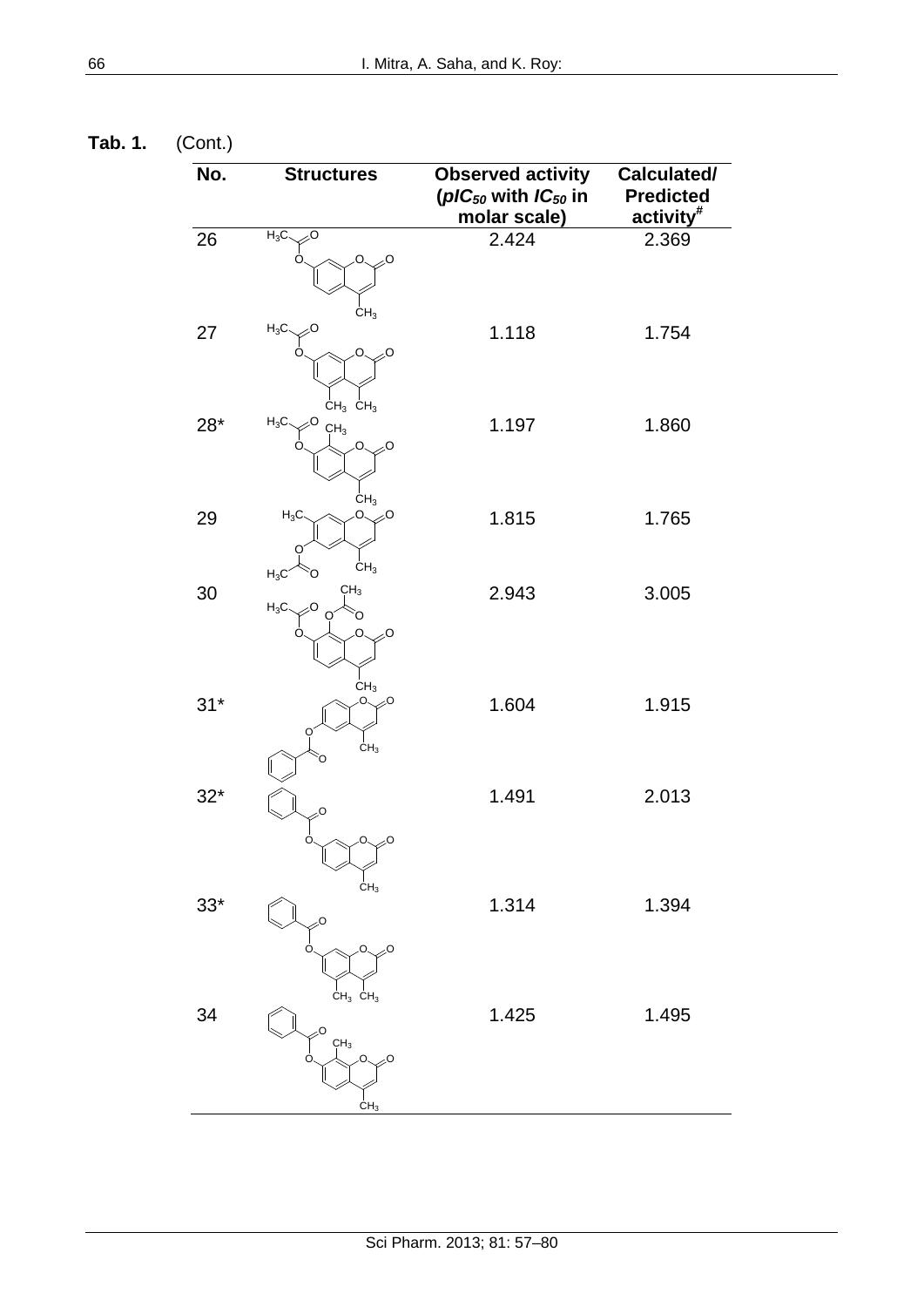| No.         | <b>Structures</b>                           | <b>Observed activity</b><br>( $pIC_{50}$ with $IC_{50}$ in<br>molar scale) | Calculated/<br><b>Predicted</b><br>activity <sup>#</sup> |
|-------------|---------------------------------------------|----------------------------------------------------------------------------|----------------------------------------------------------|
| 35          | $H_3C$<br>्र0<br>О.<br>CH <sub>3</sub>      | 1.572                                                                      | 1.430                                                    |
| $36^{\ast}$ | O<br>O<br>O<br>Ο.<br>0 ∕∕<br>Ω              | 1.672                                                                      | 2.195                                                    |
| 37          | CH <sub>3</sub><br>O<br>0∕∕                 | 3.740                                                                      | 3.346                                                    |
| 38          | ÒН<br>0⊱<br>O<br>C                          | 3.697                                                                      | 3.626                                                    |
| $39*$       | ÒН<br>O<br>0 ِ∕<br>O<br>ÓН                  | 3.694                                                                      | 3.915                                                    |
| 40          | ્ર૦<br>n<br>0                               | 3.886                                                                      | 4.011                                                    |
| 41          | ÒН<br>ŌН<br>HO.<br>O<br>O<br>O              | 4.010                                                                      | 3.765                                                    |
| 42          | OH<br>OH<br>HO.<br>O<br>O<br>O<br><u>ÒН</u> | 3.792                                                                      | 3.752                                                    |

**Tab. 1.** (Cont.)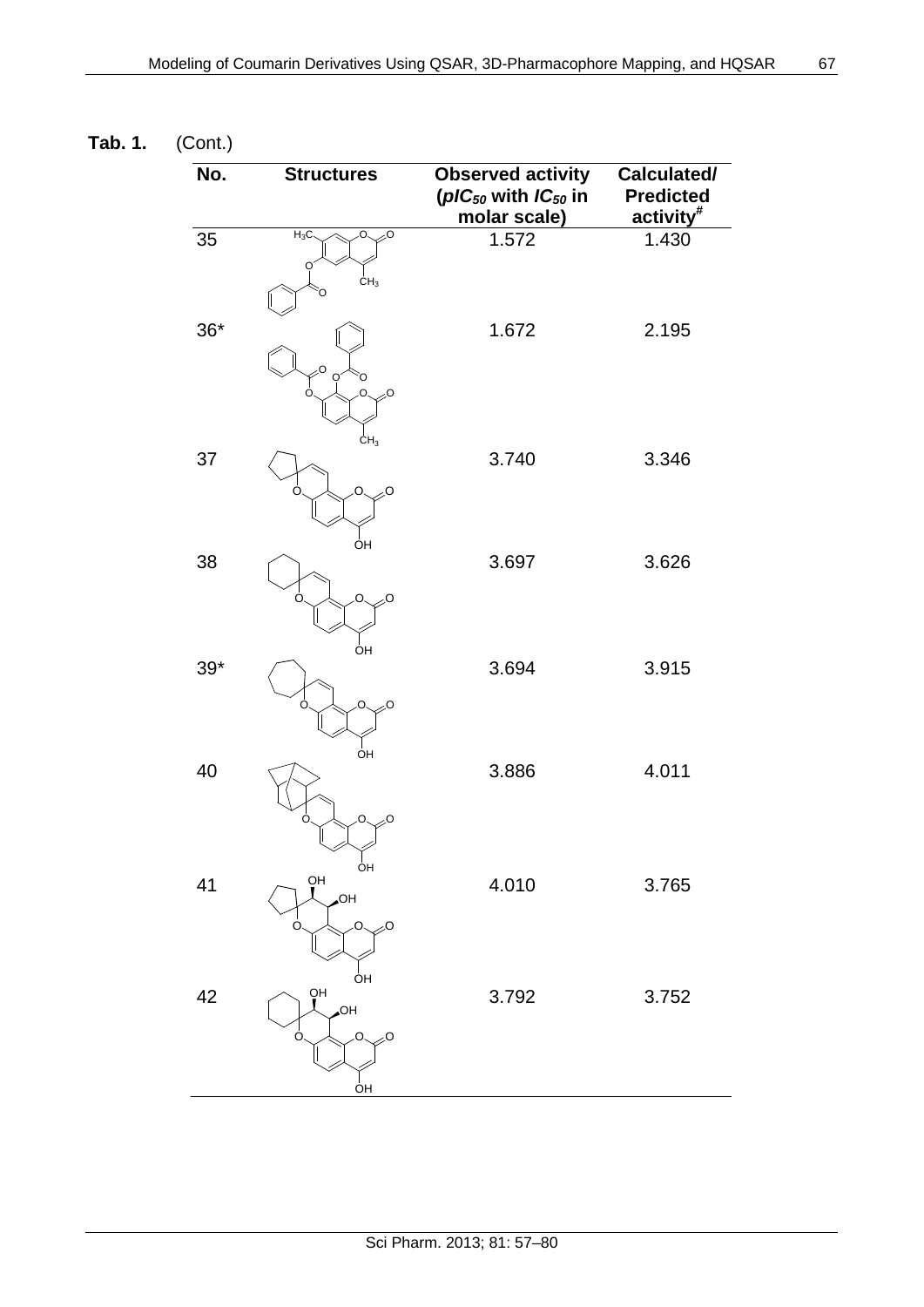| No. | <b>Structures</b>     | <b>Observed activity</b><br>( $pIC_{50}$ with $IC_{50}$ in<br>molar scale) | Calculated/<br><b>Predicted</b><br>$\arctivity^*$ |
|-----|-----------------------|----------------------------------------------------------------------------|---------------------------------------------------|
| 43  | OH<br>HO.<br>0؍<br>∩  | 3.802                                                                      | 3.998                                             |
| 44  | OΗ<br>HO,<br>HO,      | 3.780                                                                      | 4.148                                             |
| 45  | OH<br>OН              | 3.906                                                                      | 3.478                                             |
|     | the GFA spline model. | Compounds constituting the test set; # Activity calculated/predicted using |                                                   |

**Tab. 1.** (Cont.)

#### *Descriptor-based QSAR model*

Among the four different models developed using the GFA and G/PLS techniques, the GFA spline model was selected as the most significant one based on the maximum values of the different validation parameters. The advantage of the spline function lies in its ability to determine a definite range for the descriptor value using a knot for the spline. A negative value with a spline term accounts for its zero contribution to the overall activity profile of the molecules, while a positive value of the spline term exerts its influence based on the sign assigned to its corresponding coefficient.

$$
pC = -0.123 + 1.243 \times \text{Atype}\_O57 + 0.010 \times \text{JursPPSA}\_1 - 0.806 \times \text{Atype}\_C25
$$
  
+ 0.085 x<sup>2</sup> K + 67.5x **Density** – 1.18046 >  

$$
n_{training} = 32, s = 0.352, F = 66.98, R^2 = 0.928, R_a^2 = 0.914, PRESS = 7.122,
$$

$$
Q^2 = 0.841, r_m^2 \text{ (LOO)} = 0.796, \Delta r_m^2 \text{ (LOO)} = 0.050, R^2 \text{ pred} = 0.908, r_m^2 \text{ (test)} = 0.725,
$$

$$
\Delta r_m^2 \text{ (test)} = 0.128, r_m^2 \text{ (overall)} = 0.813, \Delta r_m^2 \text{ (overall)} = 0.069
$$

Here, *ntraining* and *ntest* refer to the number of compounds in the training and test sets, respectively. Besides these,  $R^2$  and F refer to the determination coefficient and the variance ratio for the model at a specified degree of freedom (df), respectively. The threshold value for the majority of the validation parameters is 0.5 while the cut-off for the *Δr<sup>m</sup> <sup>2</sup>* parameter is 0.2. The values of all the statistical parameters being within the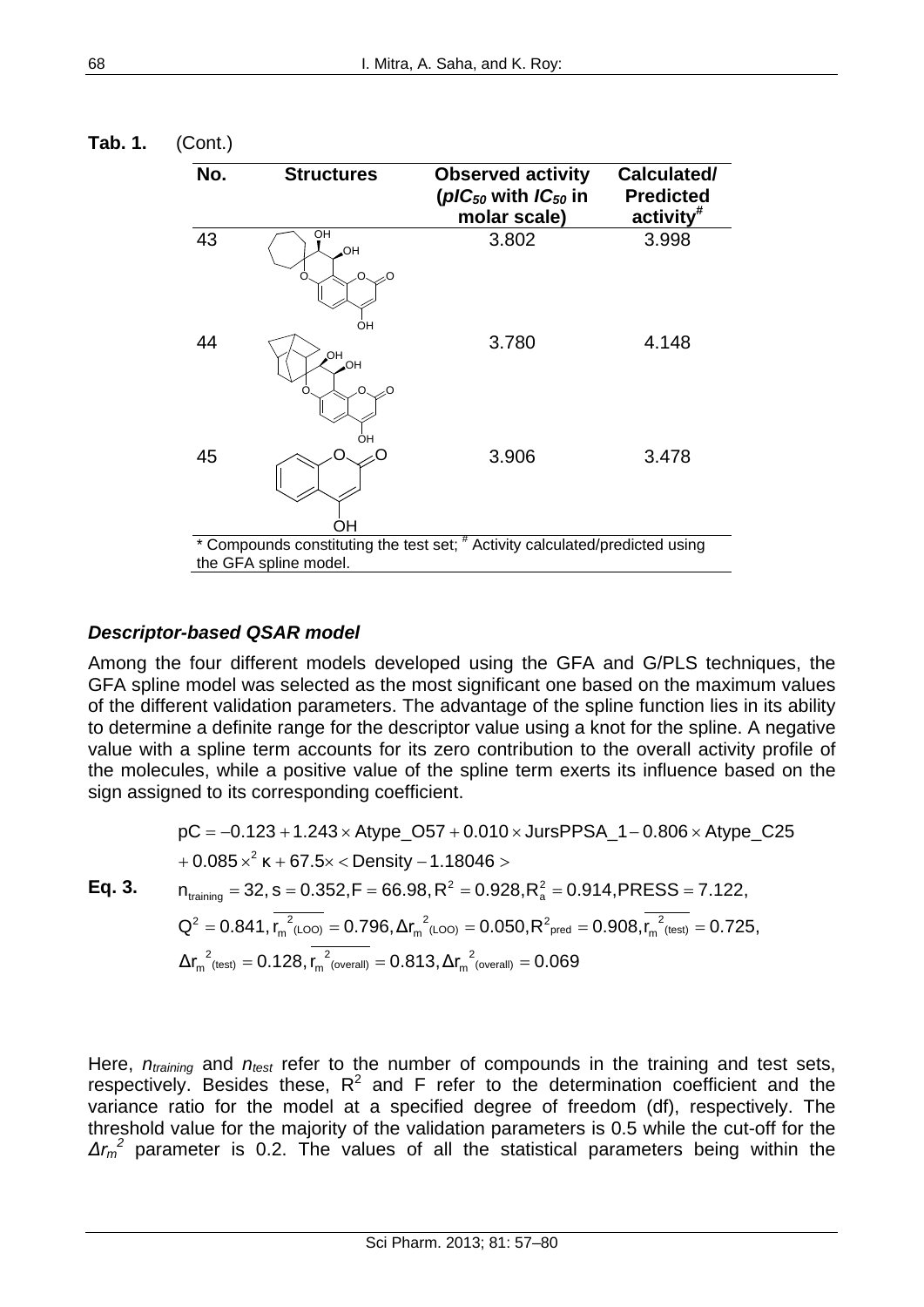acceptable limit reflect the internal and external predictive potential of the developed model. The least possible deviations of the predicted activity data from the corresponding observed ones is further implied from the satisfactory values of all the  $r_m^2$  metrics. The value of  ${}^{c}R_{p}^{2}$  (process randomization: 0.850, model randomization: 0.780), calculated based on the randomization tests, was much higher than the threshold value of 0.5 and thus ensured that the model was not just the mere outcome of chance.

| <b>Statistical</b>                                     | <b>QSAR analysis</b>             |                                                                     |                         |                                                 |
|--------------------------------------------------------|----------------------------------|---------------------------------------------------------------------|-------------------------|-------------------------------------------------|
| method                                                 | <b>G/PLS</b><br><b>GFA</b>       |                                                                     |                         |                                                 |
|                                                        | linear                           | spline                                                              | linear                  | spline                                          |
| Descriptors/                                           | Jurs-WNSA-2,                     |                                                                     |                         | Atype $O_57$ , Atype $C_1$ , <2-Atype $O_57$ >, |
| Features/                                              | Jurs-RNCS,                       |                                                                     | Atype_C_25, Atype_O_57, | Atype_C_25,                                     |
| Fragments                                              | Atype_O_57,                      | Jurs-                                                               | Atype_H_51,             | $SC-0$ ,                                        |
|                                                        | $Atype_C_1$ ,                    | PPSA-1,                                                             | Jurs-WNSA-              | $2.1913-$                                       |
|                                                        | Atype_H_51                       | $k2$ K, <density-< td=""><td>1</td><td>AlogP98&gt;</td></density-<> | 1                       | AlogP98>                                        |
|                                                        |                                  | 1.18046>                                                            |                         |                                                 |
| $R^2$                                                  | 0.906                            | 0.928                                                               | 0.882                   | 0.875                                           |
| $Q^2$                                                  | 0.848                            | 0.841                                                               | 0.830                   | 0.807                                           |
| $\overline{r_{m(LQO)}^2}$                              | 0.785                            | 0.796                                                               | 0.759                   | 0.731                                           |
|                                                        | 0.092                            | 0.050                                                               | 0.109                   | 0.092                                           |
| $\frac{\Delta r_m^2}{R^2_{\text{pred}}}$               | 0.833                            | 0.908                                                               | 0.859                   | 0.784                                           |
| $r_{m(test)}^2$                                        | 0.621                            | 0.725                                                               | 0.673                   | 0.581                                           |
| $\Delta r_{\text{m}}^{\text{2}}$ (test)                | 0.202                            | 0.128                                                               | 0.179                   | 0.229                                           |
| $\overline{r_{m(\text{overall})}^2}$                   | 0.742                            | 0.813                                                               | 0.745                   | 0.701                                           |
| $\Delta r_{\textsf{m}}$ (overall)                      | 0.080                            | 0.069                                                               | 0.142                   | 0.171                                           |
|                                                        | Process randomization (90%)      |                                                                     |                         |                                                 |
| ${}^{c}R_{p}^{2}$                                      | 0.780                            | 0.780                                                               | 0.638                   | 0.603                                           |
|                                                        | <b>Model randomization (99%)</b> |                                                                     |                         |                                                 |
| ${}^{c}R_{p}^{2}$                                      | 0.830                            | 0.850                                                               | 0.880                   | 0.873                                           |
| <b>Statistical</b>                                     | 3D pharmacophore                 | <b>HQSAR</b>                                                        |                         |                                                 |
| method                                                 | model                            | analysis                                                            |                         |                                                 |
| Descriptors/                                           | HBA, HBA, HBA,                   | A/A & D                                                             |                         |                                                 |
| Features/                                              | <b>HYDROPHOBIC</b>               |                                                                     |                         |                                                 |
| Fragments                                              |                                  |                                                                     |                         |                                                 |
| $R^2$                                                  | 0.740                            | 0.867                                                               |                         |                                                 |
| $Q^2$                                                  |                                  | 0.525                                                               |                         |                                                 |
| $r_{m(LQO)}^2$                                         |                                  |                                                                     |                         |                                                 |
| $\Delta r_m^2$ (LOO)                                   |                                  |                                                                     |                         |                                                 |
| $R^2$ <sub>pred</sub>                                  | 0.705                            | 0.704                                                               |                         |                                                 |
| $r_{m(test)}^2$                                        | 0.542                            | 0.489                                                               |                         |                                                 |
| $\Delta r_{\textsf{m}}^{\textsf{2}}$ <sub>(test)</sub> | 0.002                            | 0.270                                                               |                         |                                                 |
| $r_{m(overall)}^2$                                     |                                  |                                                                     |                         |                                                 |
| $\Delta r_m^2$ <sub>(overall)</sub>                    |                                  |                                                                     |                         |                                                 |

| Tab. 2. | Comparison of the statistical quality of all the developed models |
|---------|-------------------------------------------------------------------|
|         |                                                                   |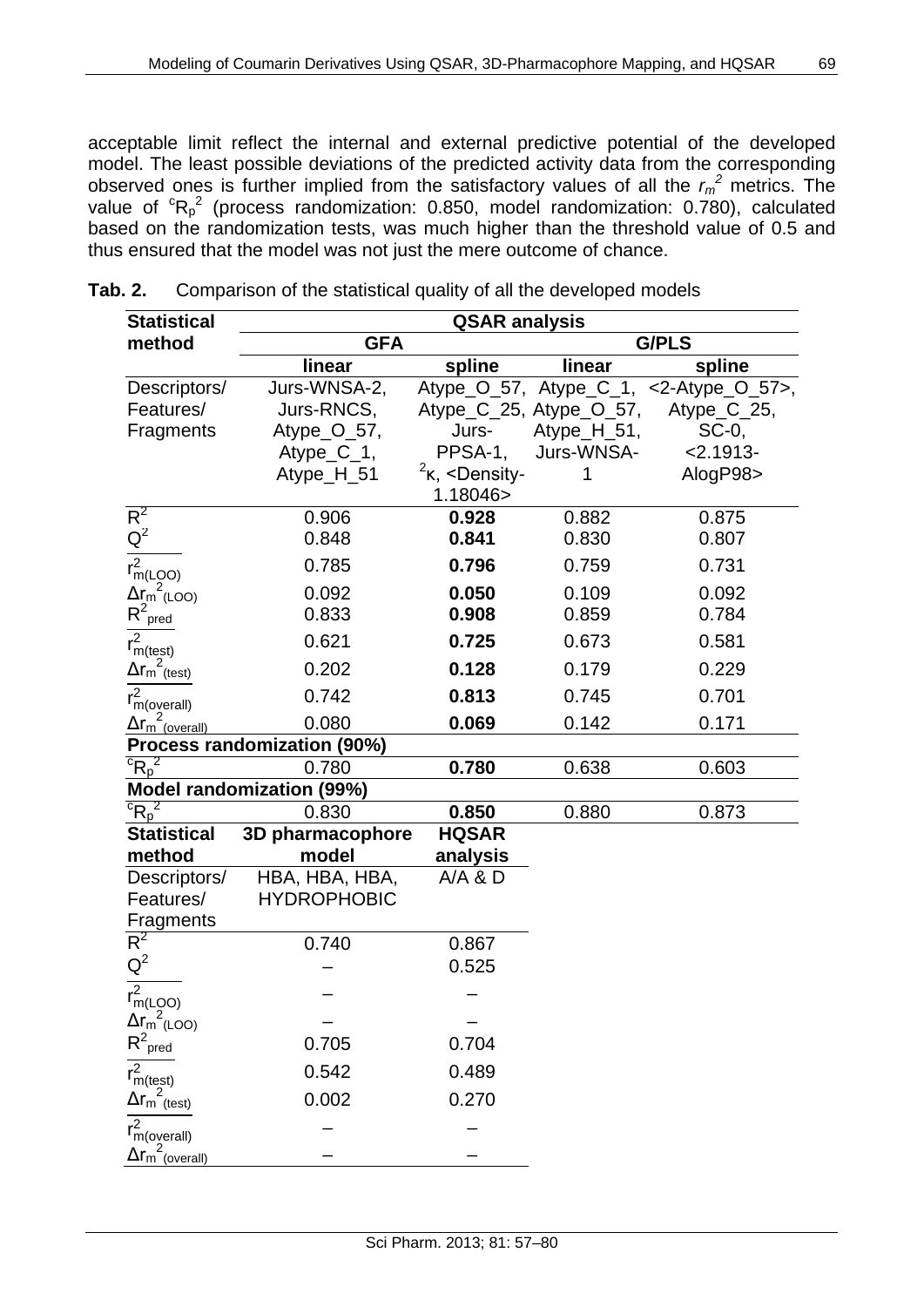Based on the standardized coefficients, the descriptors appearing in the above equation may be ranked as follows: (i) *JursPPSA\_1*, (ii) *Atype\_O57*, (iii) *Atype\_C25*, (iv) *<Density – 1.18046>,* and (v) *<sup>2</sup> κ*. The *JursPPSA\_1* descriptor refers to the partial positive surface area of the molecule which in turn indicates the sum of the solvent-accessible surface areas of all positively charged atoms (calculated using a sphere with a radius of 1.5Å to approximate the contact surface formed when a water molecule interacts with the considered molecules). A positive coefficient for this descriptor refers to an increment in the activity profile of the molecules with an increase in the value of this descriptor as seen in the case of compound nos. **2**, **6**, **9**, **10**, **11,** and **12**. Similarly, the low range values for the *JursPPSA\_1* descriptor accounts for the reduced activity profile of compound nos. **16**, **19**, **20,** and **21**. The *Atype\_O57* and *Atype\_C25* are atom-centered descriptors [38] providing a measure of the hydrophobicity of the molecules due to the presence of fragments bearing an oxygen atom, in the form of phenol, enol, and carboxyl OH, and a tertiary carbon atom (R---CR---R), respectively. The positive coefficients of these descriptors signify their influence conducive to the antioxidant activity profile of the molecules. Compound nos. **9**, **10**, **11,** and **12** bearing higher order values for the two descriptors exhibit enhanced antioxidant activity. The spline function for the density descriptor refers to an increase in the activity of the molecules with an increase in the value of the *Density* descriptor above the knot of the spline i.e., 1.180, thus indicating a decrease in the volume of the molecules. Thus, compound no. **6** bearing a positive value for the spline term exerts a potent activity profile. The *<sup>2</sup> κ* index is a topological descriptor that refers to the degree of branching based on the count of two-bond fragments. The *<sup>2</sup> κ*  index describes the molecular shape in relation to the linear graph. Additionally, the descriptor has been extended to take into account the size differences among the heteroatoms and carbon atoms in various valance states. A positive influence of this descriptor on the activity profile of the molecules signifies its favouring impact on their antioxidant potential. Thus, increased branching in case of compound nos. **6**, **9**, **10**, **11,** and **12** accounts for their improved antioxidant activity. In a nutshell, it may be inferred that increased branching with a subsequent decrease in the volume of the molecules, as well as an increase in the number of oxygen atom-bearing fragments favour their antioxidant activity profile. Additionally, molecules with increased solvent-accessible surface areas having a positive charge show potent antioxidant activity. Compound nos. **40**, **43,** and **44,** despite bearing higher order values for the *JursPPSA\_1* descriptor, show moderate activity profiles due to the inappropriate values of the remaining descriptors. Again, the improved activity profile of compound no. **24** is chiefly attributed to the acceptable values for the *Density* descriptor and the atom type functions despite bearing inferior values for the *JursPPSA\_1* descriptor.

#### *3D pharmacophore model developed for the present work*

For the development of the pharmacophore models, conformers were generated for 32 training set compounds using the BEST method of conformer generation. Ten hypotheses were generated based on the poling algorithm available within the *HypoGen* module of the Discovery Studio software (Table 3). The hypotheses were ranked based on the cost functions and the correlation coefficients. Fischer's randomization test was performed at a 90% confidence level in order to ensure the fitness of the developed pharmacophore model. The results obtained for the randomization test for hypothesis 4 inferred that the average value of the total cost for the randomized models (201.030) was much closer to the value of the null cost (205.747) than that of the fixed cost (124.328). On the contrary,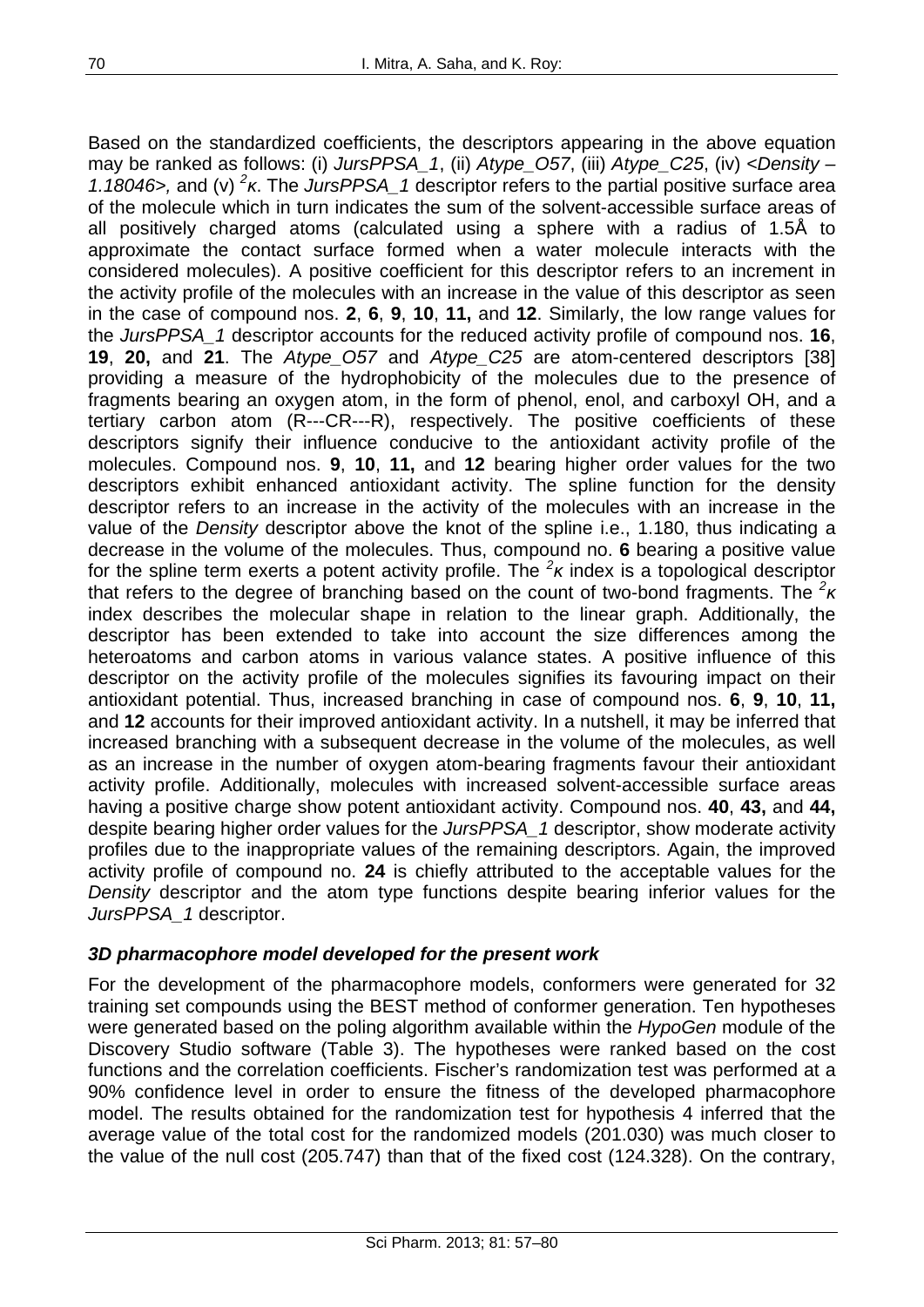the total cost obtained for the non-randomized model (149.863) was much closer to the fixed cost, ensuring the robustness of the developed model. Besides this, a difference of 81.419 bits between the total cost and the null cost values for hypothesis 4 ensures the existence of 90% probability of true correlation. Additionally, the value of the configuration cost being much less than the stipulated value of 17, further adds to the acceptability of the developed model. Furthermore, the external validation of the model was performed by mapping the test set molecules of the developed pharmacophore, setting the maximum omit fit value at 1. The predictive quality of the models was assessed based on the value of  $R^2_{\text{pred}}$  and the  $r_m^2$ <sub>(test)</sub> metric and based on these parameters, hypothesis 4, with  $maximum$  values for all the external validation parameters  $(R^{2}_{\text{pred}} = 0.705,$  $r_{m(\text{test})}^2$  =0.542,  $\Delta r_{m}^2$ <sub>(test)</sub>=0.002), was approved to be the best one.

The different chemical features displayed in hypothesis 4 include three hydrogen bond acceptor (HBA) features and a hydrophobic (HYD) feature. The three hydrogen bond acceptor features maintain an angle of 161.765Å among themselves where the central HBA feature lies at a distance of 4.878Å and 5.422Å from the remaining two HBA features. One of the HBA features makes an angle of 89.542Å with the HYD feature and the other HBA feature, while the HYD feature maintains a distance of 10.645Å from one of the HBA features (Fig. 2a) The direction of formation of the hydrogen bond between the antioxidant molecules and the free radicals was indicated from the vector direction for the HBA features. Again, regions favouring hydrophobic substituents are denoted by the hydrophobic features appearing in the 3D pharmacophore model. The importance of the hydrogen-bond acceptor groups for the optimum activity of the molecules indicates that they function by the mechanism of single electron transfer followed by deprotonation [39]. Mapping of the most active compound (compound no. **10**) with the developed pharmacophore indicated that the oxygen present in the pyran ring of the coumarin nucleus and the fused benzene ring constitute the hydrophobic and the hydrogen bond acceptor features, respectively, that are essential for the antioxidant activity profile of the coumarin derivatives (Fig. 2b). The hydrophobic nature of the benzene ring facilitates its interaction with nearby electron-rich free radicals. Additionally, the tertiary nitrogen linked to the coumarin nucleus through a methylene linkage constitutes a crucial fragment, capturing another hydrogen bond acceptor feature of the developed 3D pharmacophore model. The third hydrogen bond acceptor feature matches with the *para* hydroxy fragment of the substituent attached to the tertiary nitrogen atom substituted at  $C_4$  position of the parent nucleus. Similar observation has also been identified in the case of compound no. **9**. However, in the case of compound no. **6**, which lacks the *para* hydroxy fragment, the third hydrogen bond acceptor fragment matches with the oxygen atom of the nitro fragment attached at the *ortho* position of the substituent attached to the tertiary nitrogen atom substituted at  $C_4$  position. On the contrary, in the case of the spiropyranocoumarin derivatives (compound nos. **37**, **38**, **40**, **41**, **42**, **43,** and **44**), the hydrophobic feature matches with the fused benzene ring of the coumarin nucleus while the two hydrogen bond acceptor features capture the fragment of the coumarin nucleus and the hydroxyl substituent, respectively. Due to the inability of these compounds to match with the third hydrogen bond acceptor feature, the molecules exhibit a moderate activity profile. Thus, the reduced activity profile of compound nos. **16**, **17**, **27**, **29,** and **35** may be attributed to their inability to map with most of the essential pharmacophoric features, which in turn indicates the absence of the requisite atomic fragments in their molecular structures.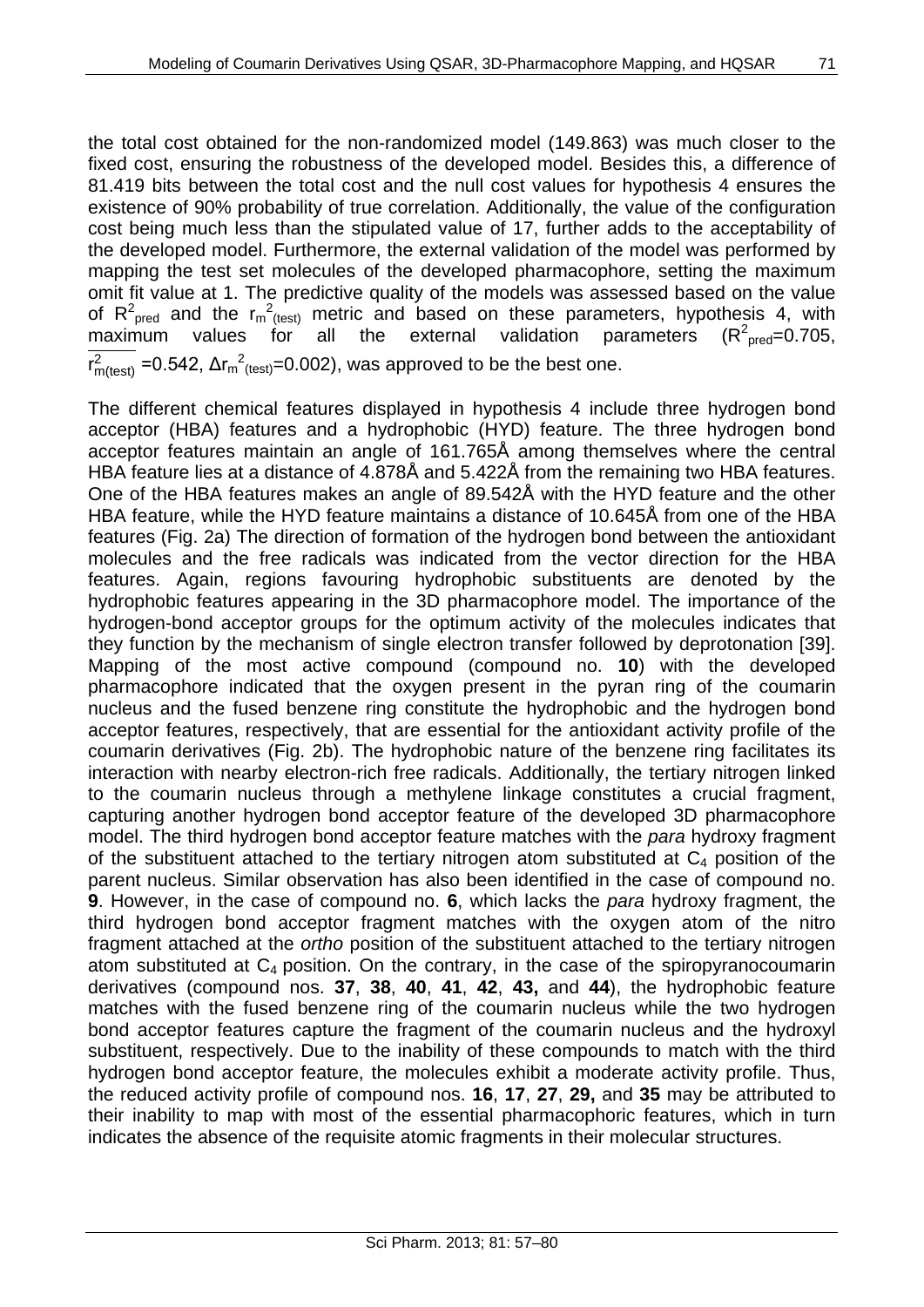| <b>Hypothesis</b><br>no.                                                            | Total<br>cost | <b>Correlation</b><br>(R) | <b>Features</b>         | Average cost<br>function of 19<br>randomized models | $R^2_{\text{pred}}$ |  |  |
|-------------------------------------------------------------------------------------|---------------|---------------------------|-------------------------|-----------------------------------------------------|---------------------|--|--|
| 1                                                                                   | 147.433       | 0.877                     | HBA, HBA,<br>HBD, HYD   | 191.388                                             | 0.560               |  |  |
| $\overline{2}$                                                                      | 147.727       | 0.875                     | HBA, HBA,<br>HBD, HYD   | 196.083                                             | 0.523               |  |  |
| 3                                                                                   | 148.363       | 0.870                     | HBA, HBA,<br>HBA, HYD   | 199.159                                             | 0.579               |  |  |
| 4                                                                                   | 149.863       | 0.860                     | HBA, HBA,<br>HBA, HYD   | 201.030                                             | 0.705               |  |  |
| 5                                                                                   | 150.028       | 0.864                     | HBA, HBA,<br><b>HYD</b> | 202.851                                             | 0.535               |  |  |
| 6                                                                                   | 150.442       | 0.863                     | HBA, HBA,<br><b>HYD</b> | 204.110                                             | 0.545               |  |  |
| $\overline{7}$                                                                      | 150.725       | 0.855                     | HBA, HBA,<br>HYD, RA    | 204.699                                             | 0.550               |  |  |
| 8                                                                                   | 153.334       | 0.840                     | HBA, HBA,<br>HBD, HYD   | 205.452                                             | 0.669               |  |  |
| 9                                                                                   | 154.446       | 0.839                     | HBA, HBA,<br><b>RA</b>  | 205.920                                             | 0.589               |  |  |
| 10                                                                                  | 157.896       | 0.824                     | HBA, HBA,<br>HBD, HYD   | 206.667                                             | 0.602               |  |  |
| Null cost: 205.747; Fixed cost: 124.328; Configuration cost (threshold: 17): 15.568 |               |                           |                         |                                                     |                     |  |  |

**Tab. 3.** Results obtained from the Pharmacophore Hypotheses using the *BEST* method

## *HQSAR analysis*

The HQSAR analyses were performed with the training set molecules based on the optimization of different fragment features and the hologram length. The selection of the final PLS model was done based on the maximum value of  $Q^2$ . The results of the HQSAR analysis are reported in Tables 4, 5, and 6. The analyses were first performed based on the training set molecules using the default fragment length with different combinations of the six fragment distinction features. Based on the values of maximum  $Q^2$  and minimum cross-validated standard error (SEcv), the best combination of the fragment features was selected [A (atom type) and D&A (donor and acceptor)]. The best fragment combination was then used to select the most suitable fragment size. The fragment size and the fragment combination thus optimized were utilized to select the significant hologram length. The fragment size, hologram length, and the optimum component number were selected based on the PLS analyses that yielded the lowest SEcv and the highest  $Q^2$ . The component number was optimized using the 5% rule in order to reduce the noise and obtain a more robust model. The final model was obtained by repeating the analysis using the selected fragment contribution (A and D&A), fragment size (4–9), and hologram length (83) at an optimum component number of four. External validation of the model was performed based on the test set molecules with subsequent calculation of the external predictive parameter, R<sup>2</sup><sub>pred</sub>. The significantly high value of this parameter (R<sup>2</sup><sub>pred</sub>=0.704) indicated that the activity predicted for the test set molecules was well correlated to those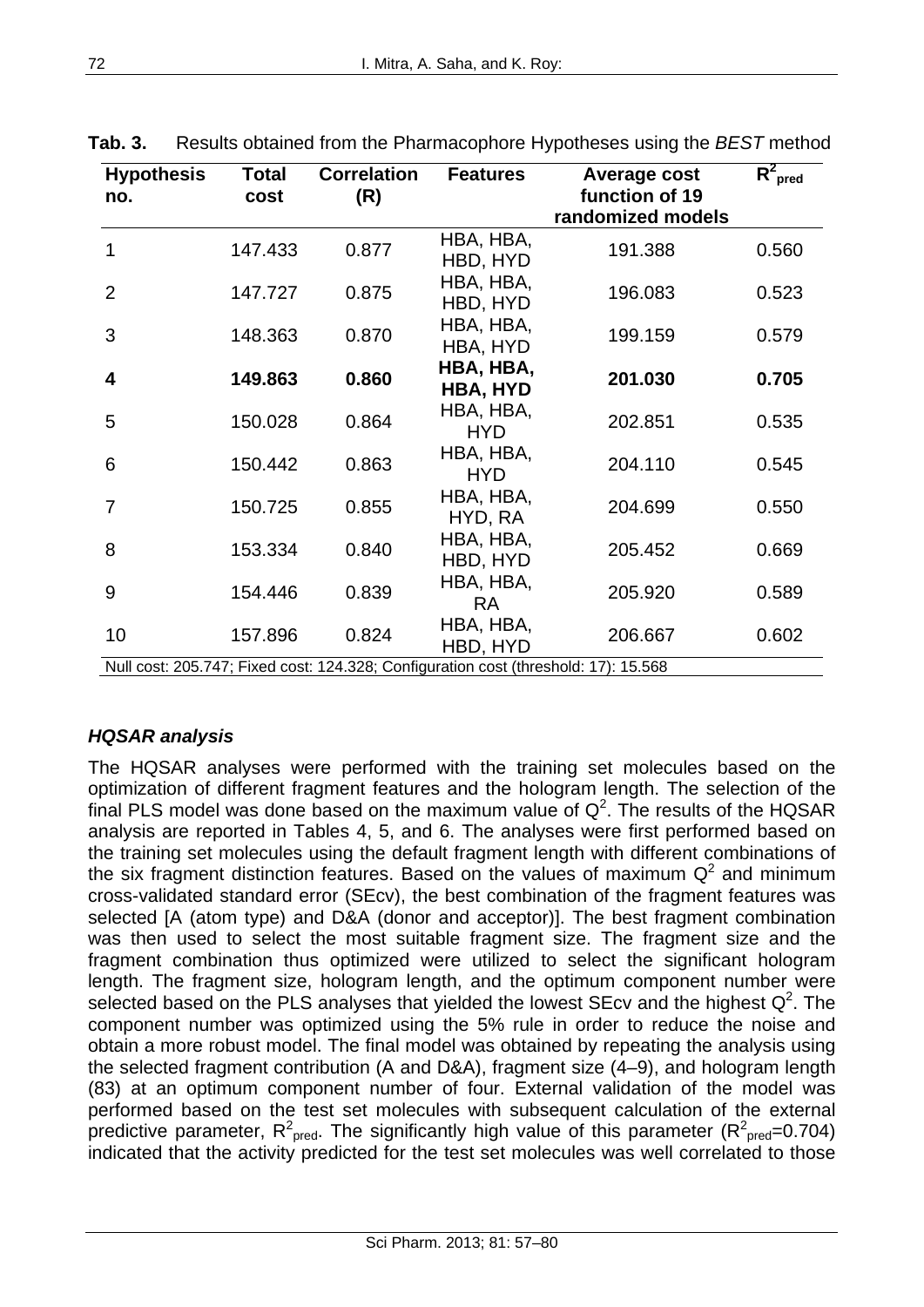of the observed ones. Furthermore, the  $r_m^2$  metrics were calculated to determine the proximity between the observed and predicted activity data. Acceptable values for all the statistical validation parameters reflect the predictive potential and the robustness of the developed model. Fig. 3 shows the contribution map for the developed HQSAR model referring to essential molecular fragments. The contribution map thus obtained indicates the degree of importance of the different fragments to the overall activity profile of the molecules based on their colouring pattern: (i) white color indicates an average contribution ranging from −0.097 to 0.102, (ii) red color denotes unfavorable contribution and ranges below −0.034, (iii) red-orange color also implicates similarly poor impact ranging between −0.034 to −0.020, (iv) yellow indicates a good contribution of 0.102 to 0.153, and (v) green signifies maximum contribution of 0.254 and above.



**Fig. 2.** The pharmacophore obtained from hypothesis 4 (a) showing the distances among the different features and (b) mapping the most active compound (compound no. 10) to the developed pharmacophore. [Shown are the hydrophobic group (cyan) and hydrogen bond acceptor (green) features with vectors in the direction of putative hydrogen bonds]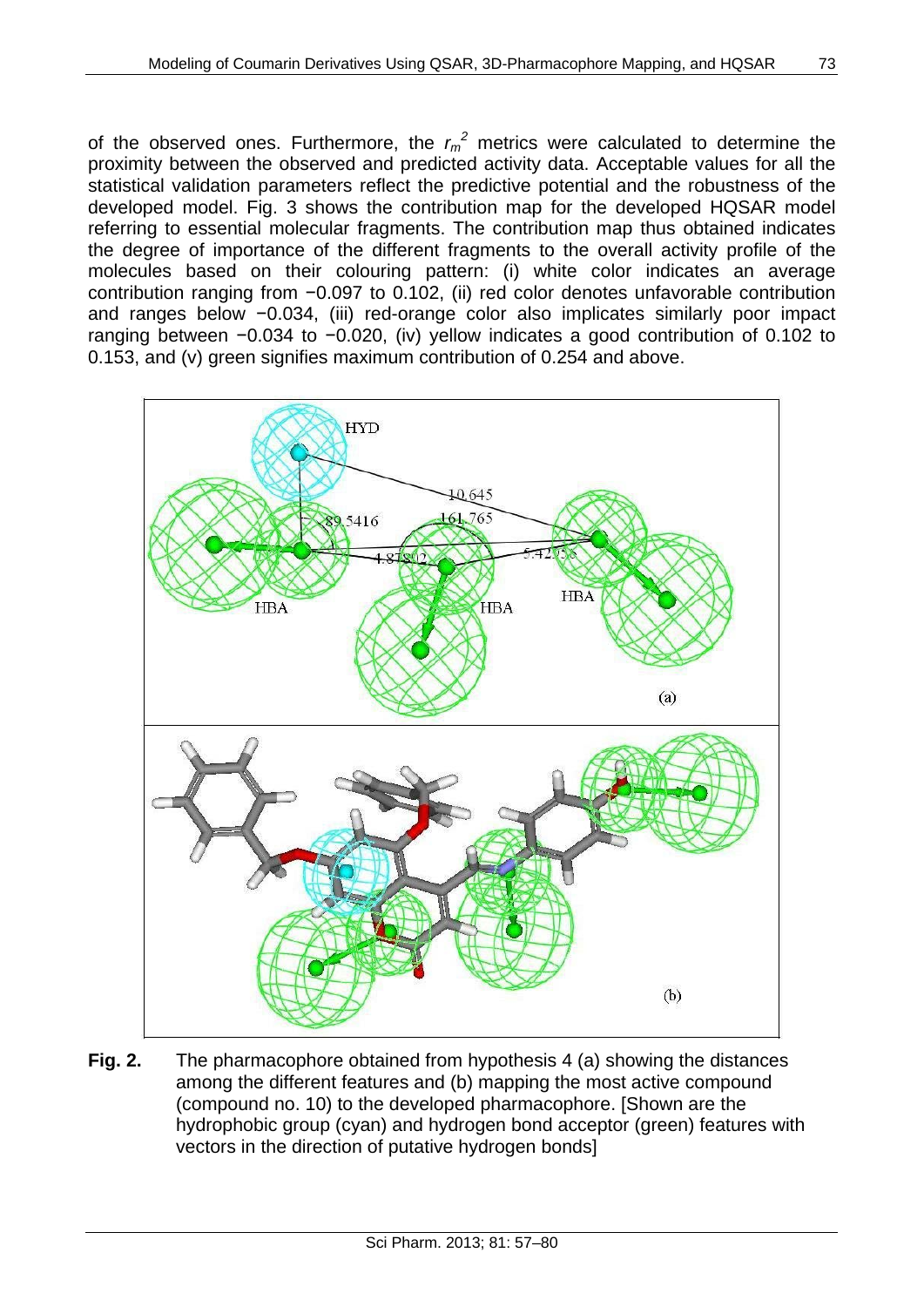| <b>Fragment</b><br>distinction | $\mathsf{Q}^2$ | $SE_{cv}$ | $R^2$ | <b>SE</b> | <b>LVs</b>    | Length |
|--------------------------------|----------------|-----------|-------|-----------|---------------|--------|
| A/C                            | 0.437          | 0.916     | 0.519 | 0.846     |               | 151    |
| A/DBA                          | 0.513          | 0.914     | 0.855 | 0.499     | 5             | 97     |
| A/B/C                          | 0.430          | 0.921     | 0.519 | 0.847     | 1             | 401    |
| A/B/H                          | 0.461          | 0.944     | 0.788 | 0.592     | 4             | 199    |
| A/B/C/H                        | 0.411          | 0.952     | 0.529 | 0.852     | $\mathcal{P}$ | 97     |
| A/B/C/D&A                      | 0.454          | 0.902     | 0.538 | 0.830     |               | 401    |

**Tab. 4.** HQSAR analysis for various fragment distinction using default fragment size (4–7)

**Tab. 5.** HQSAR analysis for the influence of various fragment sizes using the best fragment distinction (A/D&A)

| <b>Fragment</b><br>size | $\overline{\mathsf{Q}}^2$ | $SE_{cv}$ | $R^2$ | <b>SE</b> | <b>LVs</b> | Length |
|-------------------------|---------------------------|-----------|-------|-----------|------------|--------|
| $4 - 8$                 | 0.489                     | 0.937     | 0.864 | 0.484     | 5          | 199    |
| $4 - 9$                 | 0.538                     | 0.891     | 0.867 | 0.477     | 5          | 83     |
| $5 - 8$                 | 0.490                     | 0.936     | 0.861 | 0.489     | 5          | 199    |
| $5 - 9$                 | 0.529                     | 0.900     | 0.866 | 0.479     | 5          | 83     |
| $6 - 8$                 | 0.484                     | 0.941     | 0.865 | 0.482     | 5          | 307    |
| $6 - 9$                 | 0.537                     | 0.892     | 0.867 | 0.477     | 5          | 83     |
| $7 - 8$                 | 0.496                     | 0.931     | 0.874 | 0.464     | 5          | 307    |
| $7 - 9$                 | 0.507                     | 0.903     | 0.797 | 0.580     | 4          | 83     |

**Tab. 6.** Selection of best model with less number of LVs using 5% rule

| <b>LVs</b> | $\mathbf{Q}^2$ | $SE_{cv}$ | $R^2$ | <b>SE</b> | Length | % increase in $\mathsf{Q}^2$ |
|------------|----------------|-----------|-------|-----------|--------|------------------------------|
| b          | 0.538          | 0.891     | 0.867 | በ 477     | 83     | 2.476                        |
|            | 0.525          | 0.886     | 0.808 | 0.564     | 83     | 32.242                       |
|            | በ 397          | 0.964     | 0.504 | በ 874     | 83     |                              |

For the purpose of this discussion, contribution of the different fragments with respect to one of the most active compounds (compound no. **6**) has been shown here (Fig. 3). The green-coloured fragments, indicating their maximum contribution for governing the antioxidant activity of the molecules, include different fragments of the parent coumarin nucleus. The fragment  $C_2$  atom adjacent to the oxygen of the pyran ring bears the ketonic substituent and exerts maximum contribution. Besides this, the fused carbon between the benzene and the pyran rings has also been marked green, indicating the importance of the basic coumarin nucleus for the optimum activity of the molecules. The fragments contributing moderately to the activity profile of the molecules constitute  $C_2$  and  $C_5$  atoms of the parent coumarin moiety bearing the  $R_2$  and  $R_1$  substituents, respectively. Thus, compounds bearing all of the requisite molecular fragments exhibit potent antioxidant activity, while those lacking the essential fragments lie in the lower activity range.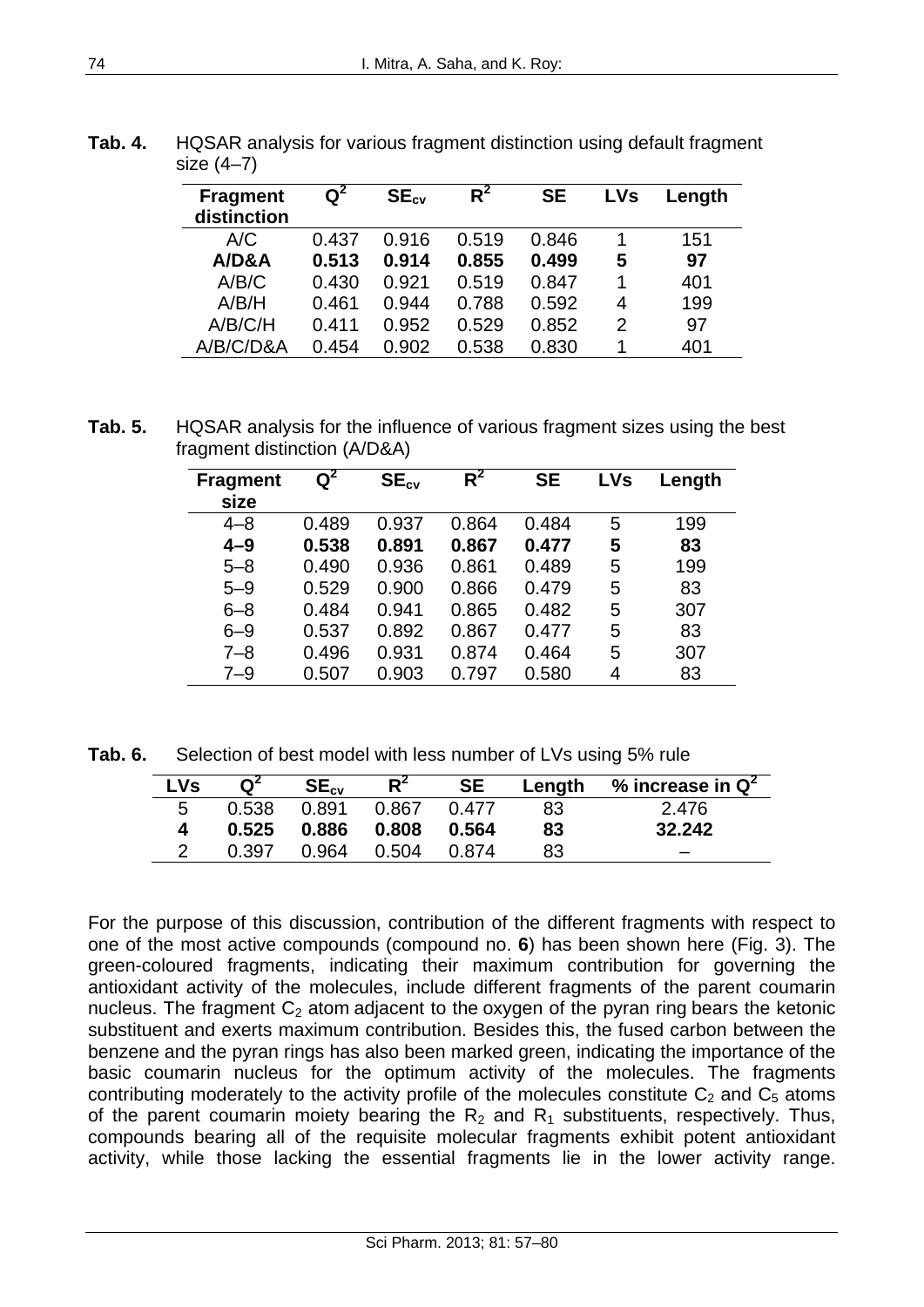Compound nos. **2**, **9**, **10**, **11,** and **12** bearing all of the indispensable molecular fragments and matching the vital pharmacophoric features, exhibit maximum antioxidant activity. However, compound nos. **16**, **17**, **27**, **29**, **34,** and **35** bear all of the essential fragments as indicated by the HQSAR analysis, although they lie in the lowest activity range due to their inability to map with all of the requisite pharmacophoric features.



**Fig. 3.** Contribution map obtained using the HQSAR technique based on compound no. 10 (see text for details)

## **Overview and conclusion**

The present work deals with a series of coumarin derivatives that were modeled for their antioxidant activity based on their ability to inhibit DPPH free radicals. Attempts have been made to highlight the structural fragments that are of utmost importance for the molecules to execute their biological activity. The three different types of QSAR models developed here thus simplify the process of identifying the essential molecular fragments and thereby facilitate the selection of molecules exhibiting improved radical scavenging activity. The descriptor-based QSAR model was developed using two different chemometric tools which include the GFA and G/PLS methodologies based on both linear and spline options. Based on the different internal and external validation metrics, the G/PLS model developed using the spline option was selected as the best one. The model infers that compounds bearing a higher degree of branching, which subsequently leads to a decrease in their molecular volume, exhibit enhanced free radical scavenging activity. Furthermore, molecules with an oxygen atom-bearing fragment (-OH, phenolic fragment, =O etc.) as well as a tertiary carbon as substituents also lie in the higher activity range. Besides these, the pharmacophoric features responsible for the definite biological activity of the molecules was identified based on the 3D pharmacophore model developed using the *BEST* method of conformer generation. The best pharmacophore hypothesis, selected based on the correlation coefficient and the cost functions of the developed models, indicate that three hydrogen bond acceptor features and a hydrophobic feature lying at the specified distances from each other were chiefly responsible for the optimum antioxidant activity profile of the molecules. The importance of the hydrogen bond acceptor features thus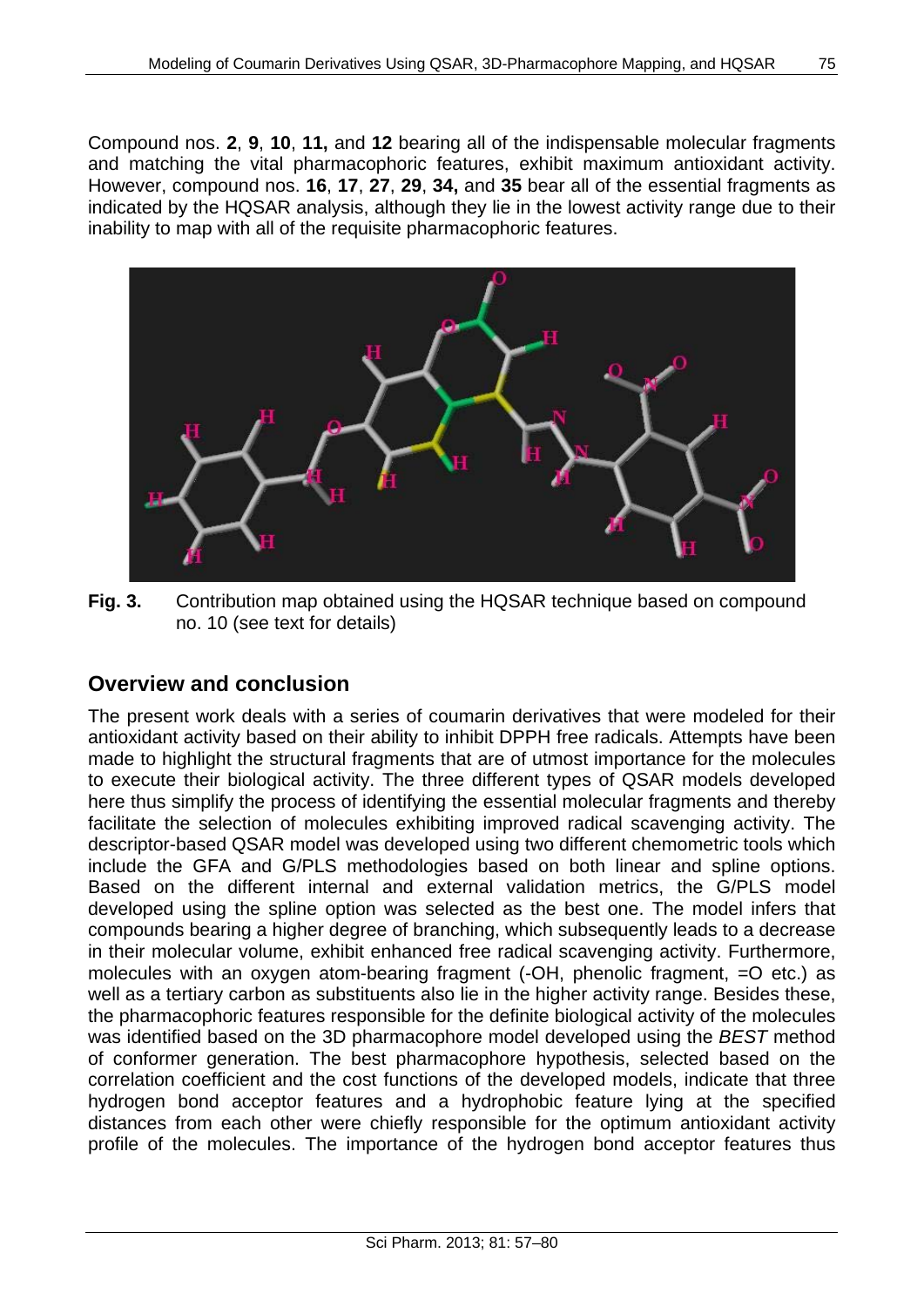corroborates well with the descriptor-based QSAR model, which reveals the significance of oxygen atom-bearing fragments to the overall activity profile of the molecules. Additionally, the contribution of the different molecular fragments to the overall activity of the coumarin derivatives was identified based on the HQSAR analysis. The contribution map for the HQSAR model revealed the importance of the parent coumarin nucleus for the optimal activity of the molecules. Fig. 4 provides an outline about the importance of the different molecular fragments as inferred from the three different models.



**Fig. 4.** Schematic diagram showing different features at various positions favouring the antioxidant activity profile of the molecules obtained using different QSAR techniques

The results aptly match those of the pharmacophore analysis, which indicates the importance of the fused benzene ring and the oxygen atom of the pyran ring for capturing the hydrophobic feature and one of the HBA features, respectively. Thus, the different QSAR techniques applied in the present work correlate well with each other and provide a paradigm for searching for new molecules belonging to the class of coumarin derivatives that might exhibit potent antioxidant activity.

# **Acknowledgement**

This research work is supported in the form of a major research project to KR by the Indian Council of Medical Research (ICMR), New Delhi and a senior research fellowship to IM by Council of Scientific & Industrial Research (CSIR), New Delhi.

# **Authors' Statement**

#### *Competing Interests*

The authors declare no conflict of interest.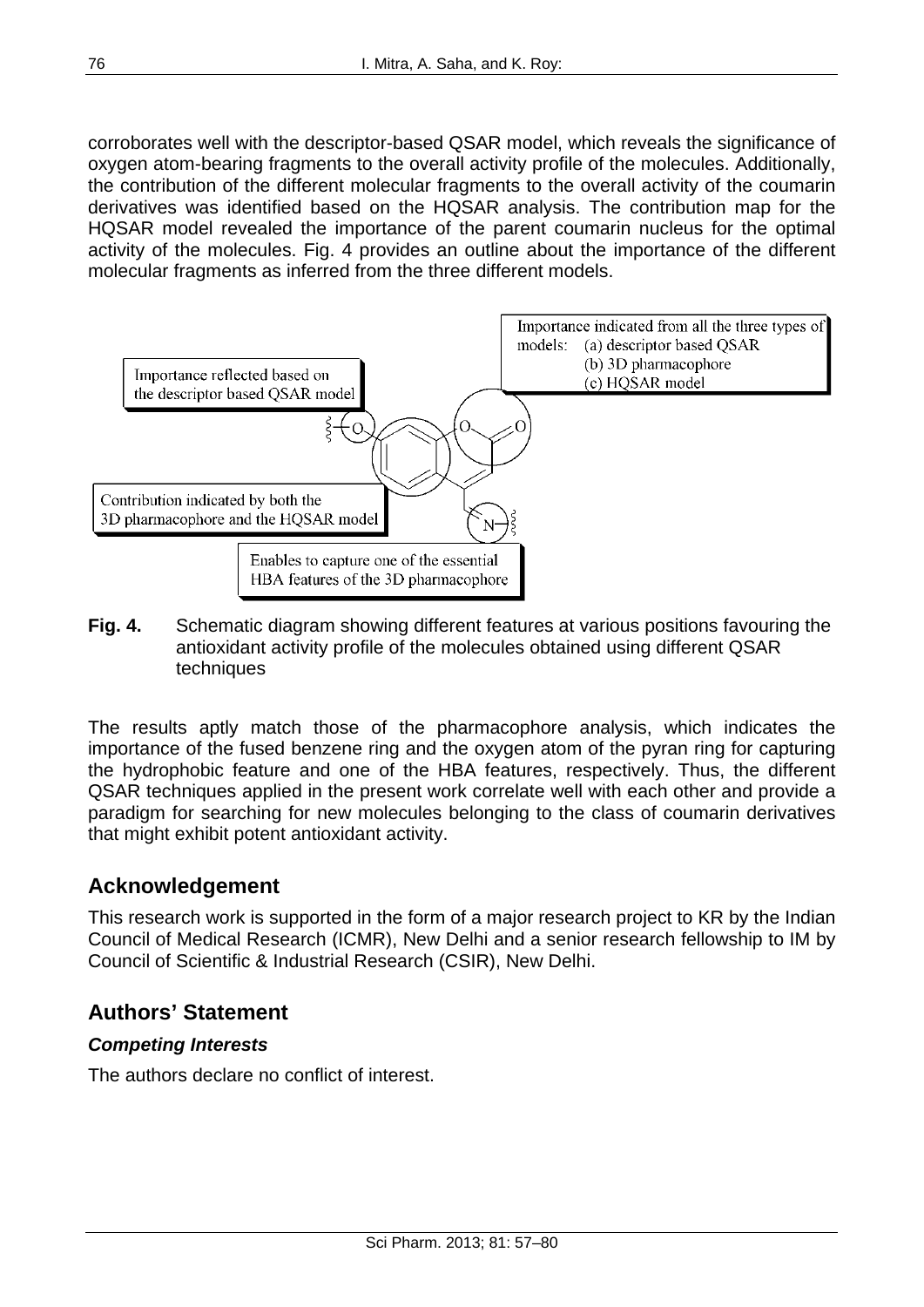### **References**

- [1] St-Pierre J. Topology of superoxide production from different sites in the mitochondrial electron transport chain. J Biol Chem. 2002; 277: 44784–44790. <http://dx.doi.org/10.1074/jbc.M207217200>
- [2] Evans MD, Cooke MS. Factors contributing to the outcome of oxidative damage to nucleic acids. Bioassays. 2004; 26: 533–542. <http://dx.doi.org/10.1002/bies.20027>
- [3] Brunk UT, Terman A. The mitochondrial–lysosomal axis theory of aging: accumulation of damaged mitochondria as a result of imperfect autophagocytosis. Eur J Biochem. 2002; 269: 1996–2002. <http://dx.doi.org/10.1046/j.1432-1033.2002.02869.x>
- [4] [Salvi](http://www.sciencedirect.com/science?_ob=RedirectURL&_method=outwardLink&_partnerName=27983&_origin=article&_zone=art_page&_linkType=scopusAuthorDocuments&_targetURL=http%3A%2F%2Fwww.scopus.com%2Fscopus%2Finward%2Fauthor.url%3FpartnerID%3D10%26rel%3D3.0.0%26sortField%3Dcited%26sortOrder%3Dasc%26author%3DSalvi,%2520Aline%26authorID%3D7005764532%26md5%3D1aa85e1d3e39bbbe124722de082cded6&_acct=C000056711&_version=1&_userid=2244719&md5=74e281ac2f88bf6f81097c375c14e15b) A, [Carrupt](http://www.sciencedirect.com/science?_ob=RedirectURL&_method=outwardLink&_partnerName=27983&_origin=article&_zone=art_page&_linkType=scopusAuthorDocuments&_targetURL=http%3A%2F%2Fwww.scopus.com%2Fscopus%2Finward%2Fauthor.url%3FpartnerID%3D10%26rel%3D3.0.0%26sortField%3Dcited%26sortOrder%3Dasc%26author%3DCarrupt,%2520Pierre-Alain%26authorID%3D7006434240%26md5%3Da229916f44e576b4e87c289989a15df6&_acct=C000056711&_version=1&_userid=2244719&md5=e0979bfe32cf54029ab6ba01d570568b) PA, [Tillement](http://www.sciencedirect.com/science?_ob=RedirectURL&_method=outwardLink&_partnerName=27983&_origin=article&_zone=art_page&_linkType=scopusAuthorDocuments&_targetURL=http%3A%2F%2Fwww.scopus.com%2Fscopus%2Finward%2Fauthor.url%3FpartnerID%3D10%26rel%3D3.0.0%26sortField%3Dcited%26sortOrder%3Dasc%26author%3DTillement,%2520Jean-Paul%26authorID%3D35492489900%26md5%3D02ac4073fa46343df041004d2b6381a1&_acct=C000056711&_version=1&_userid=2244719&md5=36e770326d88473bf68834d378a137b4) JP, [Testa](http://www.sciencedirect.com/science?_ob=RedirectURL&_method=outwardLink&_partnerName=27983&_origin=article&_zone=art_page&_linkType=scopusAuthorDocuments&_targetURL=http%3A%2F%2Fwww.scopus.com%2Fscopus%2Finward%2Fauthor.url%3FpartnerID%3D10%26rel%3D3.0.0%26sortField%3Dcited%26sortOrder%3Dasc%26author%3DTesta,%2520Bernard%26authorID%3D7102933252%26md5%3D0440213311c34d8350b24f9c3fded729&_acct=C000056711&_version=1&_userid=2244719&md5=c6d876a9b4cf609844f2e82e11e09802) B. Structural damage to proteins caused by free radicals: asessment, protection by antioxidants, and influence of protein binding. Biochem Pharmacol. 2001; 61: 1237–1242. [http://dx.doi.org/10.1016/S0006-2952\(01\)00607-4](http://dx.doi.org/10.1016/S0006-2952(01)00607-4)
- [5] Belch JJF, Chopra M, Hutchison S, Lorimer R, Sturrock RD, Forbes CD, Smith WE. Free radical pathology in chronic arterial disease. Free Rad Biol Med. 1989; 6: 375–378. [http://dx.doi.org/10.1016/0891-5849\(89\)90082-8](http://dx.doi.org/10.1016/0891-5849(89)90082-8)
- [6] Rowe GT, Eaton LR, Hess ML. Neutrophil-derived, oxygen free radical-mediated cardiovascular dysfunction. J Mol Cell Cardiol. 1984; 16: 1075–1079. [http://dx.doi.org/10.1016/S0022-2828\(84\)80020-6](http://dx.doi.org/10.1016/S0022-2828(84)80020-6)
- [7] Stocker R, Keaney JF Jr. Role of Oxidative Modifications in Atherosclerosis. Physiol Rev. 2004; 84: 1381–1478. <http://dx.doi.org/10.1152/physrev.00047.2003>
- [8] Nuttall SL, Kendall MJ, Martin U. Antioxidant therapy for the prevention of cardiovascular disease. QJM. 1999; 92: 239–244. <http://dx.doi.org/10.1093/qjmed/92.5.239>
- [9] Ueda T, Ueda T, Armstrong D. Preventive effect of natural and synthetic antioxidants on lipid peroxidation in the mammalian eye. Ophthalmic Res. 1996; 28: 184–192. <http://dx.doi.org/10.1159/000267901>
- [10] Bast A, Haenen GRMM, Bruynzeel AME, van der Vijgh WJF. Protection by flavonoids against anthracycline cardiotoxicity: from chemistry to clinical trials. Cardiovasc Toxicol. 2007; 7: 154–159. <http://dx.doi.org/10.1007/s12012-007-0018-0>
- [11] Helguera AM, Combes RD, Gonzalez MP, Cordeiro MN. Applications of 2D descriptors in drug design: a DRAGON tale. Curr Top Med Chem. 2008; 8: 1628–1655. <http://dx.doi.org/10.2174/156802608786786598>
- [12] Pérez-Garrido A, Helguera AM, Ruiz JMM, Rentero PZ. Topological sub-structural molecular design approach: Radical scavenging activity. Eur J MedChem. 2012; 49: 86–94. <http://dx.doi.org/10.1016/j.ejmech.2011.12.030>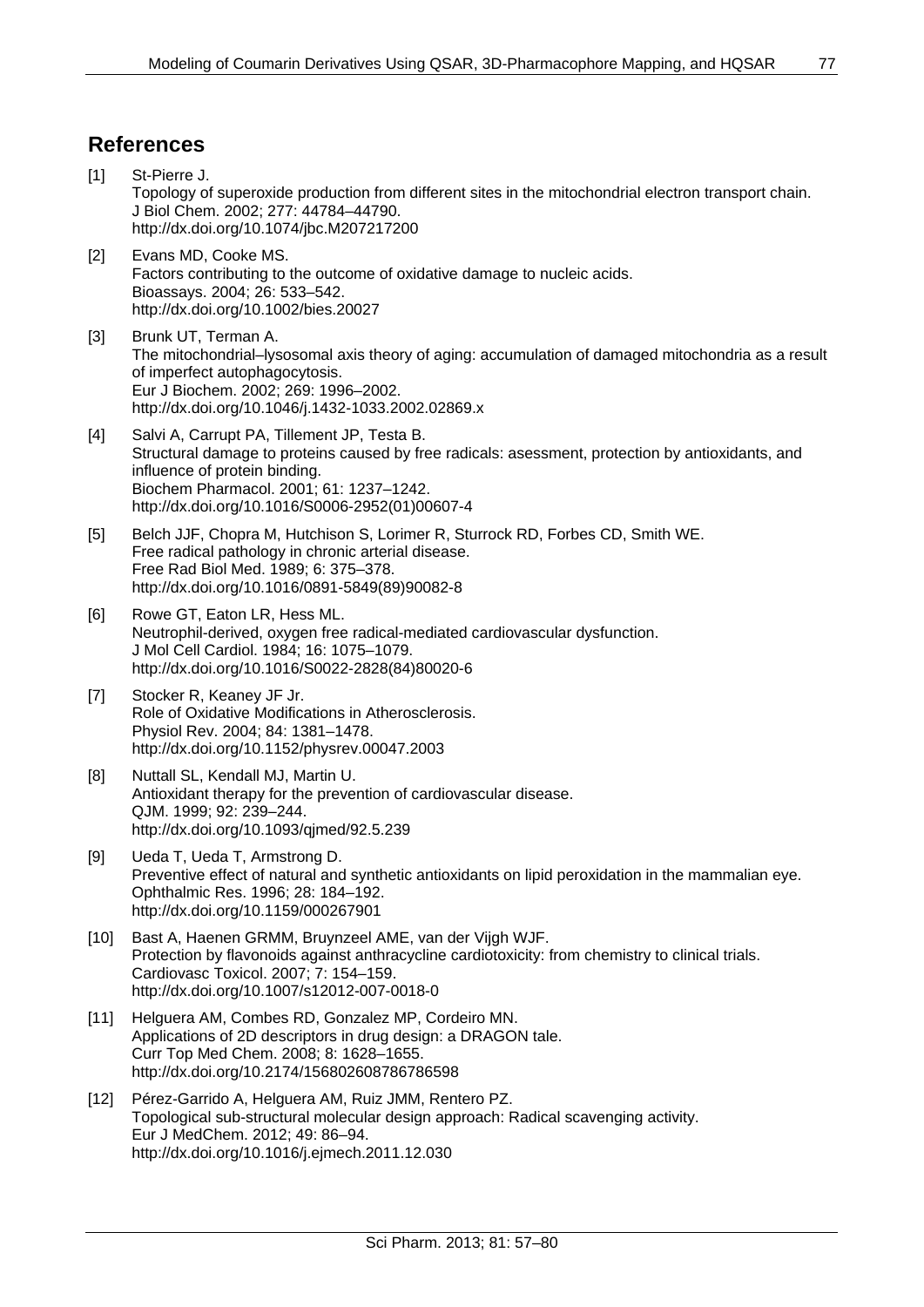- [13] Li YW, Li B, He J, Qian P. Quantitative structure-activity relationship study of antioxidative peptide by using different sets of amino acids descriptors. J Mol Str. 2011; 998: 53–61. <http://dx.doi.org/10.1016/j.molstruc.2011.05.011>
- [14] Mitra I, Saha A, Roy K. In silico development, validation and comparison of predictive QSAR models for lipid peroxidation inhibitory activity of cinnamic acid and caffeic acid derivatives using multiple chemometric and cheminformatics tools. J Mol Model. 2012; 18: 3951–3967. <http://dx.doi.org/10.1007/s00894-012-1392-5>
- [15] Mitra I, Saha A, Roy K. Development of multiple QSAR models for consensus predictions and unified mechanistic interpretations of the free-radical scavenging activities of chromone derivatives. J Mol Model. 2012; 18: 1819–1840. <http://dx.doi.org/10.1007/s00894-011-1198-x>
- [16] Roy K, Mitra I, Saha A, Molecular shape analysis of antioxidant and squalene synthase inhibitory activities of aromatic tetrahydro-1, 4-oxazine derivatives. Chem Biol Drug Des. 2009; 74: 507–516. <http://dx.doi.org/10.1111/j.1747-0285.2009.00888.x>
- [17] Mitra I, Saha A, Roy K. Quantitative structure–activity relationship modeling of antioxidant activities of hydroxybenzalacetones using quantum chemical, physicochemical and spatial descriptors. Chem. Biol. Drug Des. 2009; 73: 526–536. <http://dx.doi.org/10.1111/j.1747-0285.2009.00801.x>
- [18] Beillerot A, Dominguez JCR, Kirsch G, Bagrel D. Synthesis and protective effects of coumarin derivatives against oxidative stress induced by doxorubicin. Bioorg Med Chem Lett. 2008; 18: 1102–1105. <http://dx.doi.org/10.1016/j.bmcl.2007.12.004>
- [19] Meneghini R. Iron homeostasis, oxidative stress, and DNA damage. Free Radic Biol Med. 1997; 23: 783–792. [http://dx.doi.org/10.1016/S0891-5849\(97\)00016-6](http://dx.doi.org/10.1016/S0891-5849(97)00016-6)
- [20] Ferrari AM, Sgobba M, Gamberini MC, Rastelli G. Relationship between quantum-chemical descriptors of proton dissociation and experimental acidity constants of various hydroxylated coumarins. Identification of the biologically active species for xanthine oxidase inhibition. Eur J Med Chem. 2007; 42: 1028–1031. <http://dx.doi.org/10.1016/j.ejmech.2006.12.023>
- [21] Guner OF, ed. *HypoGen: an automated system for generating 3D predictive pharmacophore models.* In: Pharmacophore perception, development, and use in drug design. La Jolla: International University Line, 2000: 501–511.
- [22] Waller CL. A comparative QSAR study using CoMFA, HQSAR, and FRED/SKEYS paradigms for estrogen receptor binding affinities of structurally diverse compounds. J Chem Inf Comput Sci. 2004; 44: 758–765. <http://dx.doi.org/10.1021/ci0342526>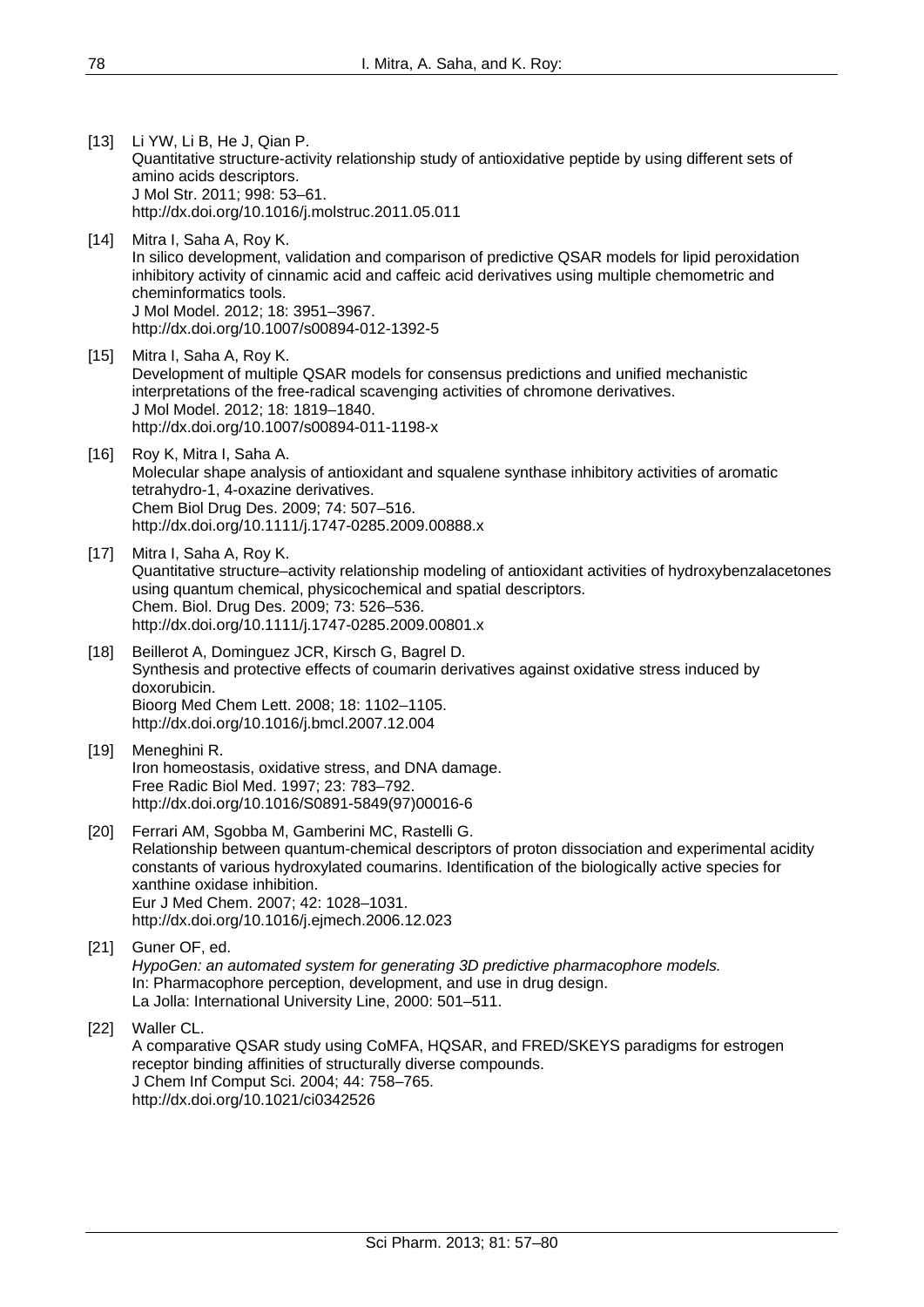- [23] Zhang Y, Zou B, Chen Z, Pan Y, Wang H, Liang H, Yi X. Synthesis and antioxidant activities of novel 4-Schiff base-7-benzyloxy-coumarin derivatives. Bioorg Med Chem Lett. 2011; 21: 6811–6815. <http://dx.doi.org/10.1016/j.bmcl.2011.09.029>
- [24] Cavar S, Kovac F, Maksimovic M. Synthesis and antioxidant activity of selected 4-methylcoumarins. Food Chem. 2009; 117: 135–142. <http://dx.doi.org/10.1016/j.foodchem.2009.03.087>
- [25] Panteleon V, Kostakis IK, Marakos P, Pouli N, Andreadou I. Synthesis and free radical scavenging activity of some new spiropyranocoumarins. Bioorg Med Chem Lett. 2008; 18: 5781–5784. <http://dx.doi.org/10.1016/j.bmcl.2008.09.065>
- [26] Cerius2, version 4.10. 2005, Accelrys Inc., San Diego, CA.
- [27] Everitt B, Landau S, Leese M. Cluster analysis. London: Arnold, 2001.
- [28] Rogers D, Hopfinger AJ. Application of genetic function approximation to quantitative structure-activity relationships and quantitative structure-property relationships. J Chem Inf Comput. Sci. 1994; 34: 854–866. <http://dx.doi.org/10.1021/ci00020a020>
- [29] Wold S, Sjostrom M, Eriksson L. PLS-regression: a basic tool of chemometrics. Chemom Intell Lab Syst. 2001; 58: 109–130. [http://dx.doi.org/10.1016/S0169-7439\(01\)00155-1](http://dx.doi.org/10.1016/S0169-7439(01)00155-1)
- [30] Discovery Studio, version 2.1. 2010, Accelrys Inc., San Diego, CA.
- [31] Smellie A, Teig SL, Towbin P. Poling: promoting conformational variation. J Comput Chem. 1995; 16: 171–187. <http://dx.doi.org/10.1002/jcc.540160205>
- [32] Sybyl, vrsion 7.3. 2006, Tripos Inc., St. Louis. [www.tripos.com](http://www.tripos.com/)
- [33] Kubiniyi H, ed. *PLS: partial least squares projections to latent structures.* In: 3D QSAR in drug design: theory methods and applications. Leiden: ESCOM, 1993: 523–550.
- [34] Ojha PK, Mitra I, Das RN, Roy K. Further exploring  $r_m^2$  metrics for validation of QSPR models. Chemom Intell Lab Syst. 2011; 107: 194–205. <http://dx.doi.org/10.1016/j.chemolab.2011.03.011>
- [35] Roy K, Mitra I, Kar S, Ojha P, Das RN, Kabir H. Comparative studies on some metrics for external validation of QSPR models. J Chem Inf Model. 2012; 52: 396–408. <http://dx.doi.org/10.1021/ci200520g>
- [36] Golbraikh A, Tropsha A. Beware of  $q^2$ ! J Mol Graph Model. 2002; 20: 269–276. [http://dx.doi.org/10.1016/S1093-3263\(01\)00123-1](http://dx.doi.org/10.1016/S1093-3263(01)00123-1)